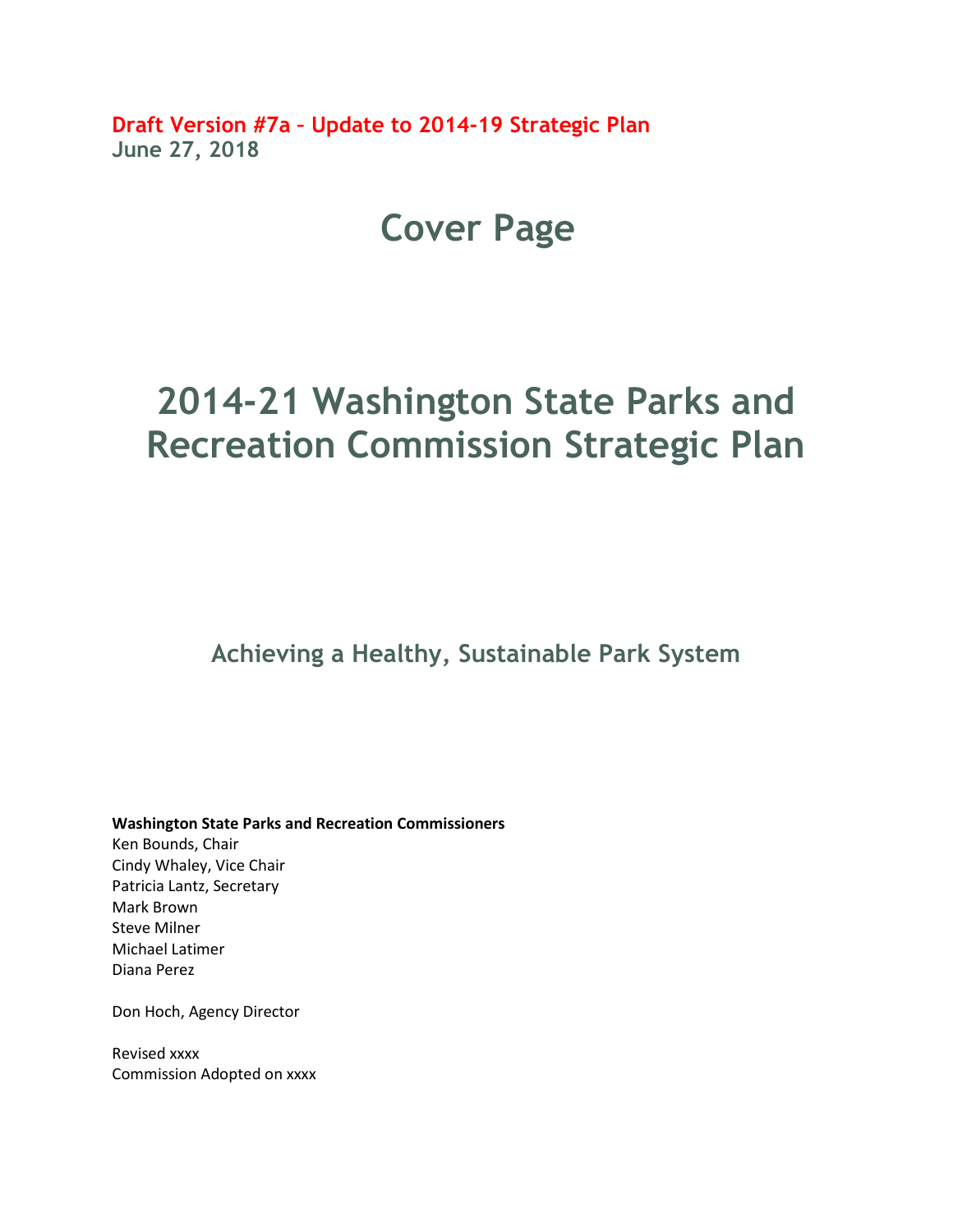# Introduction

The Washington State Parks and Recreation Commission is committed to engaging in strategic planning efforts to help keep the agency on course to meet our vision and mission.

Over the last few months, agency staff engaged in an effort to refresh the current Strategic Plan for Commission approval. The current plan was last updated in 2016. This update was aimed specifically at simplifying the current plan, updating outdated information, providing summary information and extending the plan two years to encompass the 2019-21 biennium. There are no changes to the major elements of the plan including the vision, mission, goal, strategies and principles.

This updated plan will help set the stage for a new, comprehensive planning effort to produce a whole new strategic plan for the 2021-23 biennium and beyond. In meantime, this updated plan communicates current Commission priorities, provides strategic direction and outlines our specific priorities for the 2019-21 biennium. The plan also provides the framework for operational plans and ongoing work across the agency.

Engaging in strategic planning helps to ensure success in managing the agency to achieve positive outcomes and results as we continue to move forward. This success is evidenced by the national recognition the agency received for how the agency is managed and operated.

The Commission is pleased to introduce this newest update to the Strategic Plan. We hope that it conveys to you the agency priorities and view of the environment in which we work. In the end, this plan provides the framework for achieving our vision and mission and the goal of achieving a healthy, sustainable park system for the citizens of the state.

(Signatures by Ken Bounds as Chair and Don Hoch as Director)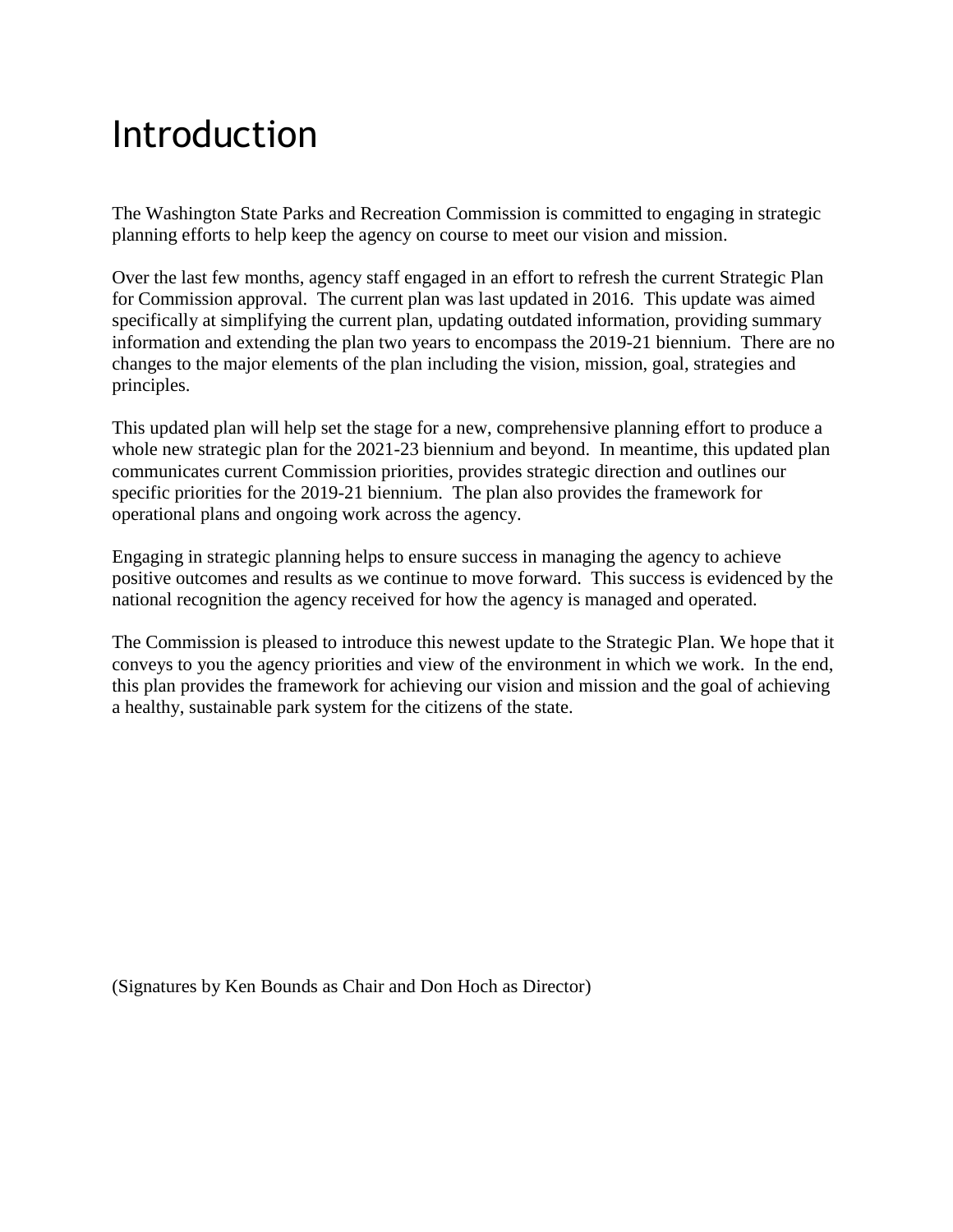## **Summary – 1 Page (format will be a matrix)**

## **Vision**

Washington's state parks will be cherished destinations with natural, cultural, recreational, artistic and interpretive experiences that all Washingtonians enjoy, appreciate and proudly support.

## **Mission**

The Washington State Parks and Recreation Commission cares for Washington's most treasured lands, waters and historic places. State parks connect all Washingtonians to their diverse natural and cultural heritage and provide memorable recreational and educational experiences that enhance their lives.

## **Goal**

A healthy, sustainable park system.

## **Strategies**

- **•** Demonstrate that all Washingtonians benefit from their state parks
- Adopt a business approach to park system administration
- Provide recreation, cultural and interpretive opportunities people will want
- **•** Promote meaningful opportunities for volunteers, friends and donors
- Form strategic partnerships with other agencies, tribes and non-profits
- Expand use of land holdings for compatible revenue generating purposes
- Develop amenities and acquire lands that advance transformation

## **Values** (optional, may come out)

**Stewardship** that preserves the state's natural and cultural heritage in perpetuity **Universal access** to recreational, educational, artistic and cultural opportunities in state parks **Meaningful public engagement** and participation in developing and operating the state park system

**A supportive work environment** that relies on teamwork to achieve the Commission's mission **Quality and value** in services we provide

## **Key Performance Measures**

- Grow park attendance
- Increase earned revenue
- Economic contribution
- **Improve customer satisfaction**
- **Improve facilities condition**
- Dedicated and engaged employees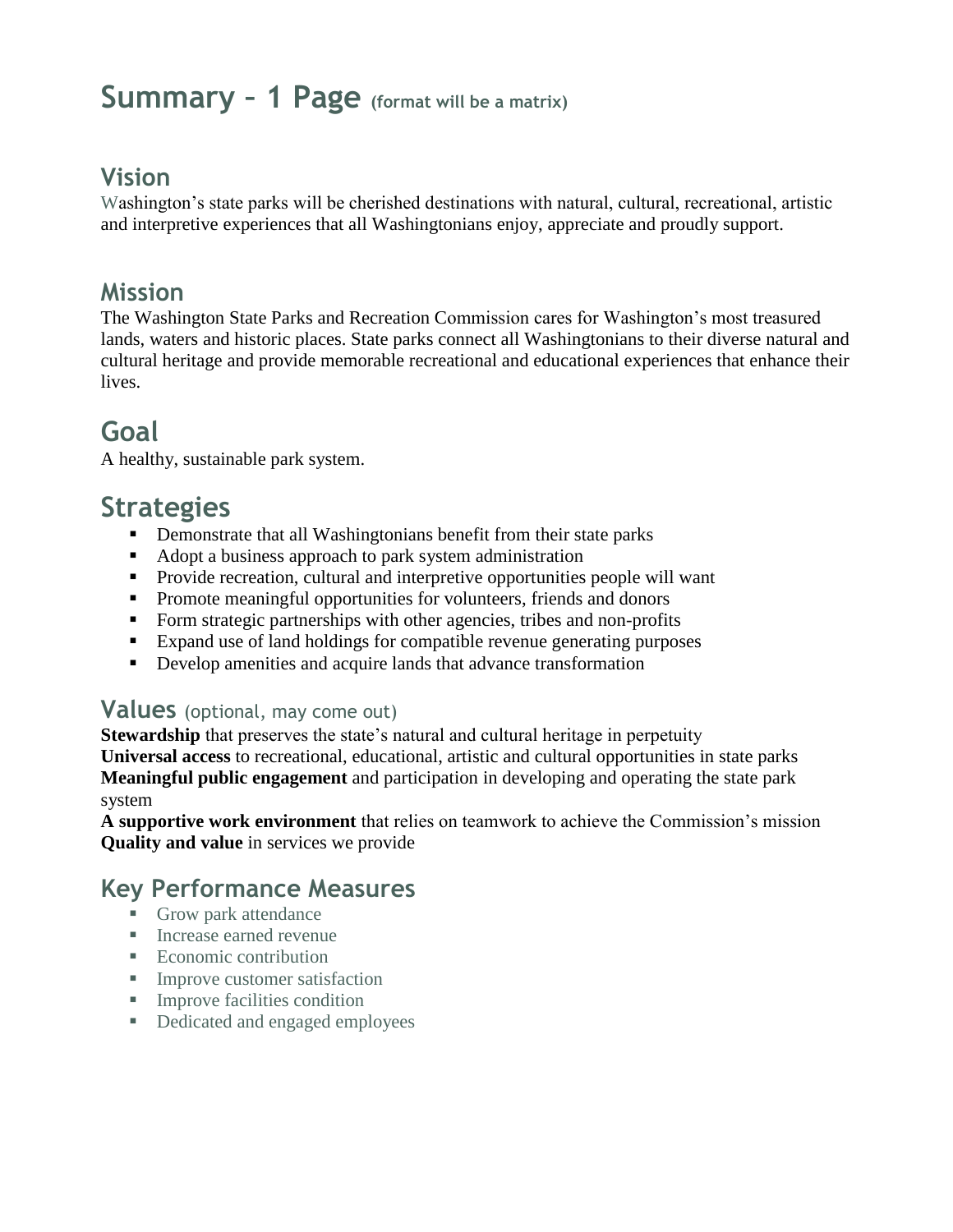# **Table of Contents**

| Appendices |
|------------|
|            |
|            |
|            |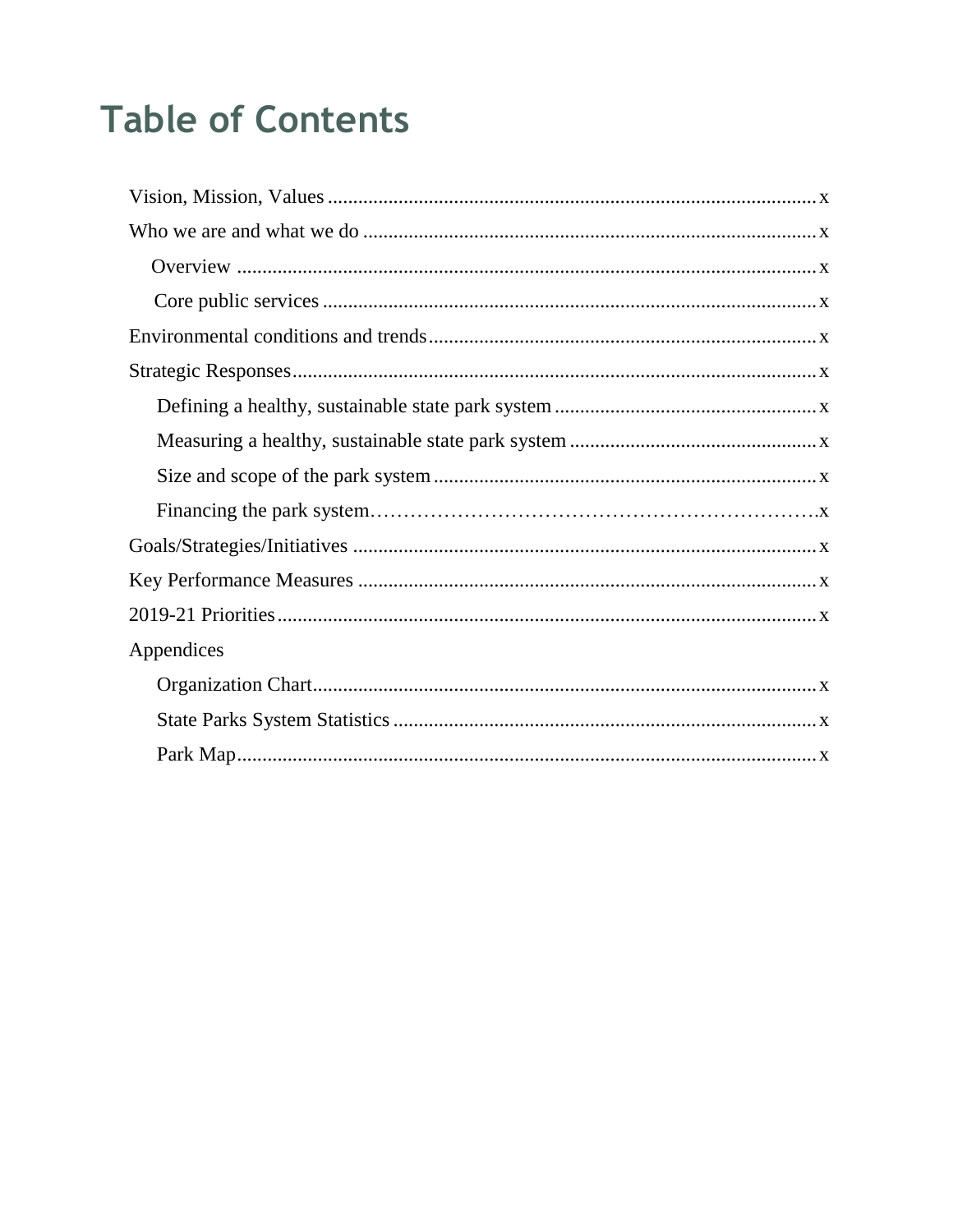# **Vision**

Washington's state parks will be cherished destinations with natural, cultural, recreational, artistic and interpretive experiences that all Washingtonians enjoy, appreciate and proudly support.

# **Mission**

The Washington State Parks and Recreation Commission cares for Washington's most treasured lands, waters and historic places. State parks connect all Washingtonians to their diverse natural and cultural heritage and provide memorable recreational and educational experiences that enhance their lives.

# **Culture and core values**

## **The State Parks work environment**

In all interactions, the Commission and staff strive to foster a **collaborative culture** in which people:

- Maintain a working environment to **nurture innovation**
- **Encourage risk-taking** and accept responsibility for outcomes
- **Respectfully challenge** assumptions and work traditions
- **Respect and honor colleagues' diverse cultural heritage**
- **Give and accept** constructive criticism
- **EXECED FINDIO EXECUTE:** Accept that conflict between ideas may be a necessary step toward finding solutions
- **Act with civic courage** and the highest ethical standards
- **Invest in training** and professional and personal development
- **Take pride** in the work, mission and resources they steward

**Core values** shared by the Commission and staff include a commitment to:

- **Example 1 Stewardship** that preserves the state's natural and cultural heritage in perpetuity
- **Universal access** to recreational, educational, artistic and cultural opportunities in state parks
- **Meaningful public engagement** and participation in developing and operating the state park system
- **A supportive work environment** that relies on teamwork to achieve the Commission's mission
- **Quality and value** in all services we provide.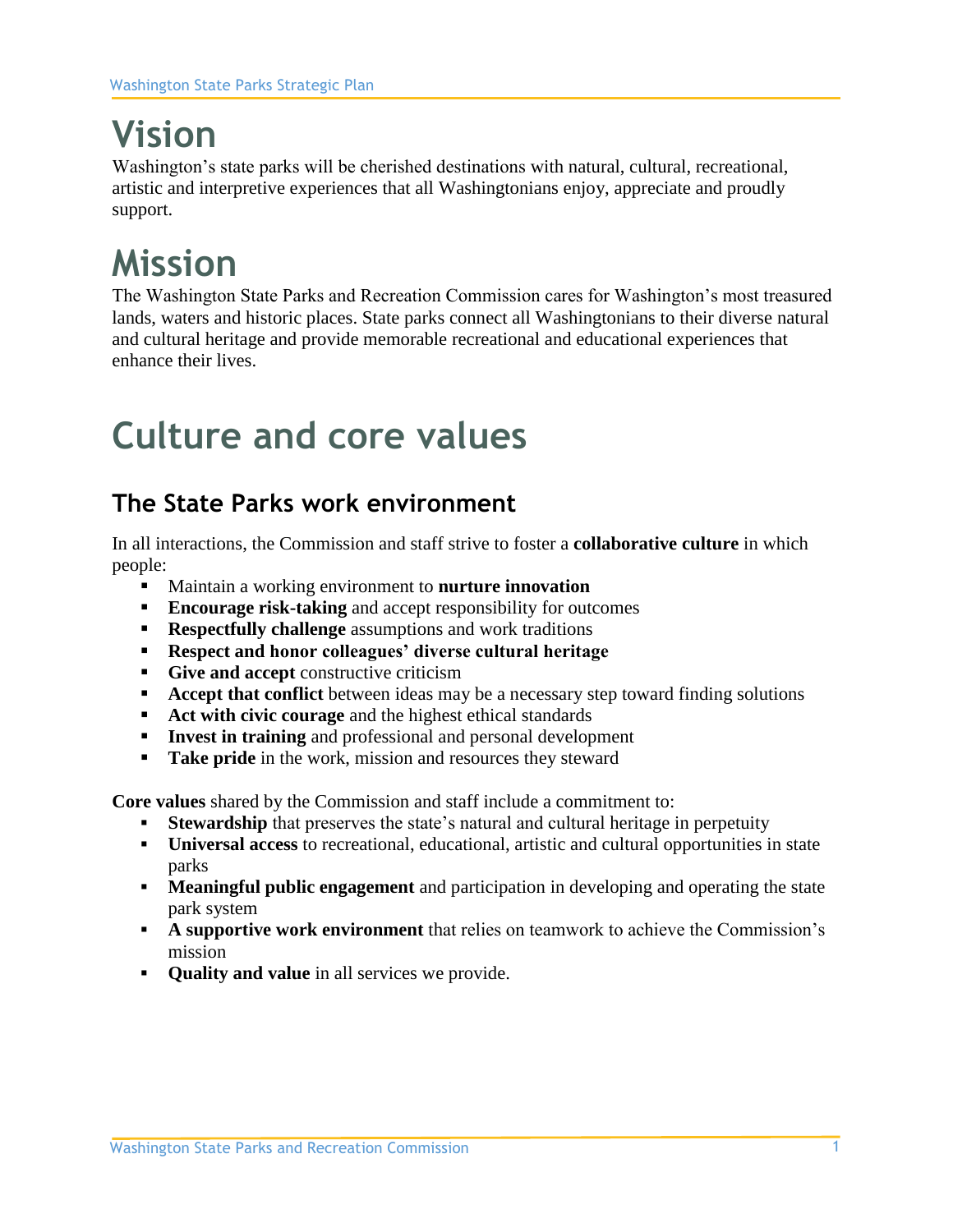# **Who we are and what we do – Overview**

## **Washington State Parks:**

- Operates one of the largest, most diverse and most beautiful park systems in the country
- Is guided by a policy-setting Commission comprised of seven members from around the state
- **•** Provides sites where all people can enjoy an array of healthy outdoor recreation activities
- Manages statewide recreation programs that are not limited to agency-managed lands
- Provides educational and interpretive events and activities designed to connect people with the natural and cultural heritage of our state
- Balances providing services geared to the health, education and enjoyment of people, with the stewardship and care of natural and cultural resources

**We operate one of the largest, most diverse, and most beautiful state park systems in the country.** With more than 120,000 acres, the system includes 125 developed parks, including 19 marine parks, 11 historical parks, 35 heritage sites, 13 interpretive centers and approximately 500 miles of long-distance recreation trails. There are state parks in nearly every county in the state and within an hour's drive from home for almost all Washingtonians. Parks lie along rivers, freshwater lakes and Puget Sound shorelines. State Parks manages lands in mountains and along the Pacific Ocean seashore, in Central Washington's desert shrub-steppes and river gorges, and in Eastern Washington's channeled scablands and river corridors.

According to the most recent estimates, parks receive more than 35 million visits per year. These visits generate an estimated \$1.4 billion in annual economic contribution to the state and \$64 million in state general fund tax receipts. Visits to parks boost local and statewide economies and contribute significantly to delivery of government services.

The Commission owns more than 2,800 buildings – more than one-quarter of all state-owned structures. Most of these buildings are small and isolated but expensive to maintain. The Commission cares for more than 770 identified historic structures. These include Victorian-era officers' residences at former military forts, a historic homestead and ranch buildings, several light houses, and a historic seminary building and grounds. The Commission also manages an array of cultural landscapes and sites listed on the Washington Heritage Register and National Register of Historic Places.

State parks are like small cities, with law enforcement, public works and facility management responsibilities. The agency also manages and maintains 300 miles of roads, 140 watercraft launches, more than 100 wells and water systems and hundreds of sewer and septic systems.

**We are guided by a policy-setting Commission comprised of seven members from around the state.** Commission members are appointed by the Governor to serve six-year terms. This governing body sets policy for the system and hires an agency director, who in turn manages all aspects of agency operations.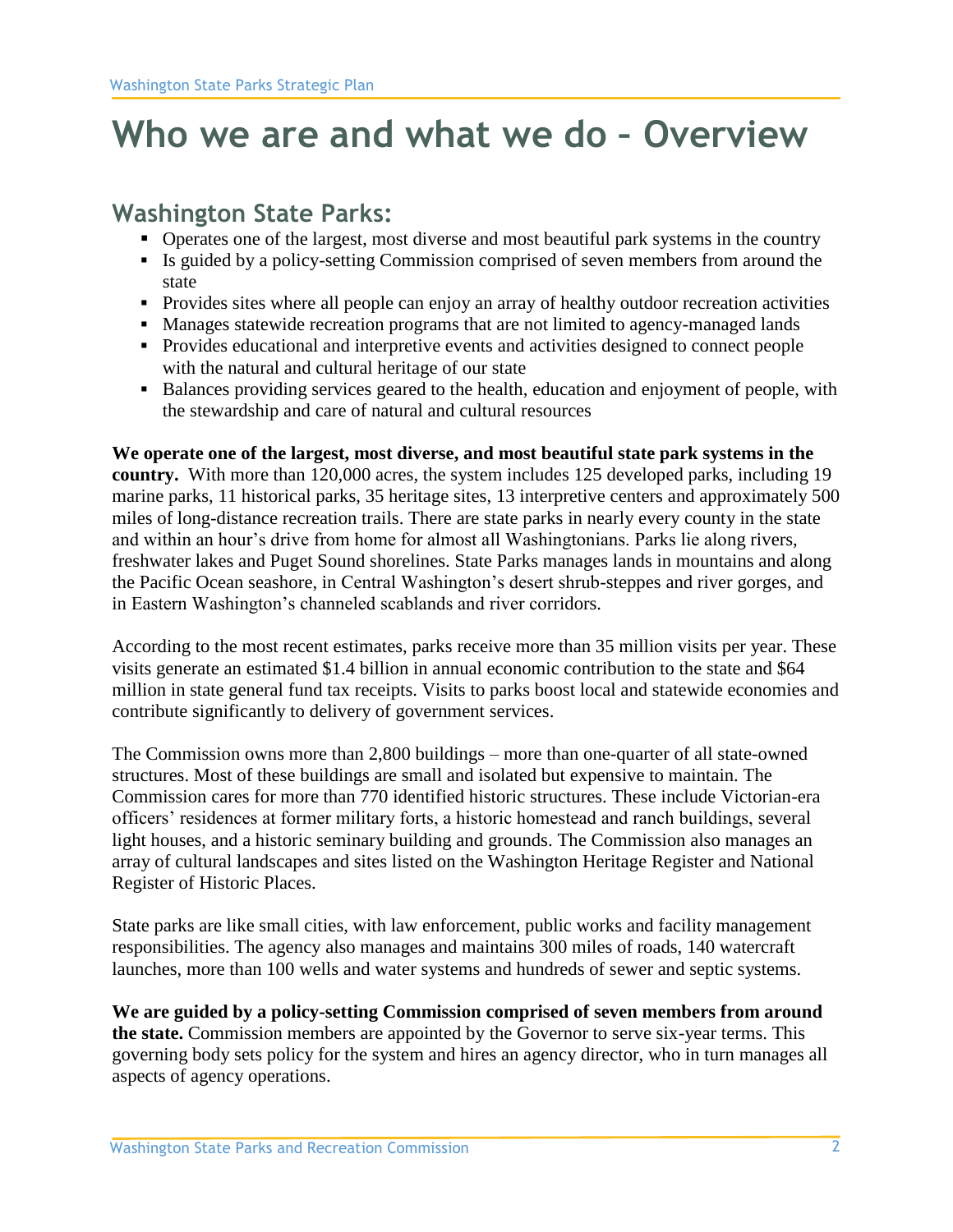#### Washington State Parks Strategic Plan

**We provide sites where all people can enjoy an array of healthy outdoor recreation activities.** Year-round activities include camping, hiking, mountain and trail biking, boating and horseback riding. Winter recreation activities include downhill and cross-country skiing, snowshoeing, skijoring, dog-sledding and snowmobiling. Over the years, Washington's state parks have become known as world-class locations for recreation enthusiasts pursuing such activities as long-distance kayaking, wind surfing and wind sailing, diving, paragliding and rock climbing. As new trends develop, the agency strives to meet the needs of recreation enthusiasts, while ensuring protection of natural and cultural resources.

**We manage statewide recreation programs that are not limited to agency-managed lands.**  This responsibility includes management of the federally funded Boating Safety Program and the

fee-supported Winter Recreation program. The agency also carries out regular public safety inspections of ski lifts and purveyors to ensure their safe operation.

**We provide educational and interpretive events and activities designed to connect people with the natural and cultural heritage of our state.** Washington State Parks interprets the Ice Age floods that carved Washington's landscapes; We collaborate with tribes to tell the stories of the people who are native to this land. We provide multi-media history exhibits to educate visitors about early explorers such as Lewis and Clark. We offer a glimpse of  $19<sup>th</sup>$  and early  $20<sup>th</sup>$ century life on military forts constructed during the administrations of Presidents Pierce, Lincoln, McKinley and both Roosevelts. And we preserve the stories and park structures built during the Great Depression by the Civilian Conservation Corps (CCC) and the Works Progress Administration (WPA).

**We balance providing services geared to the health, education and enjoyment of people, with stewardship and care of natural and cultural resources.** The Commission stewards natural ecosystems, historic properties and cultural sites of statewide and national significance. The lands managed by the Commission are precious and varied and include nationally significant natural ecosystems, historic properties and cultural sites. Acre for acre, these Commissionmanaged lands represent the greatest concentration of endangered, threatened, sensitive, imperiled and vulnerable species held by any public or private entity in Washington. More than 10 percent of park lands contain rare plant and/or animal species, and more than 40 percent of park landscapes have plant associations classified as moderate risk or higher, within our state or globally.

Water is essential to all types of habitat. More than half of the uplands in state parks lie within 600 feet of a surface water source. The Commission manages 19,800 acres of wetlands, 2.1 million lineal feet of riparian habitat and 15,800 acres of significant habitat supporting rare plants, animals, or both. The agency manages 4,799 acres of Natural Area Preserves and 13,173 acres of Natural Forest Areas.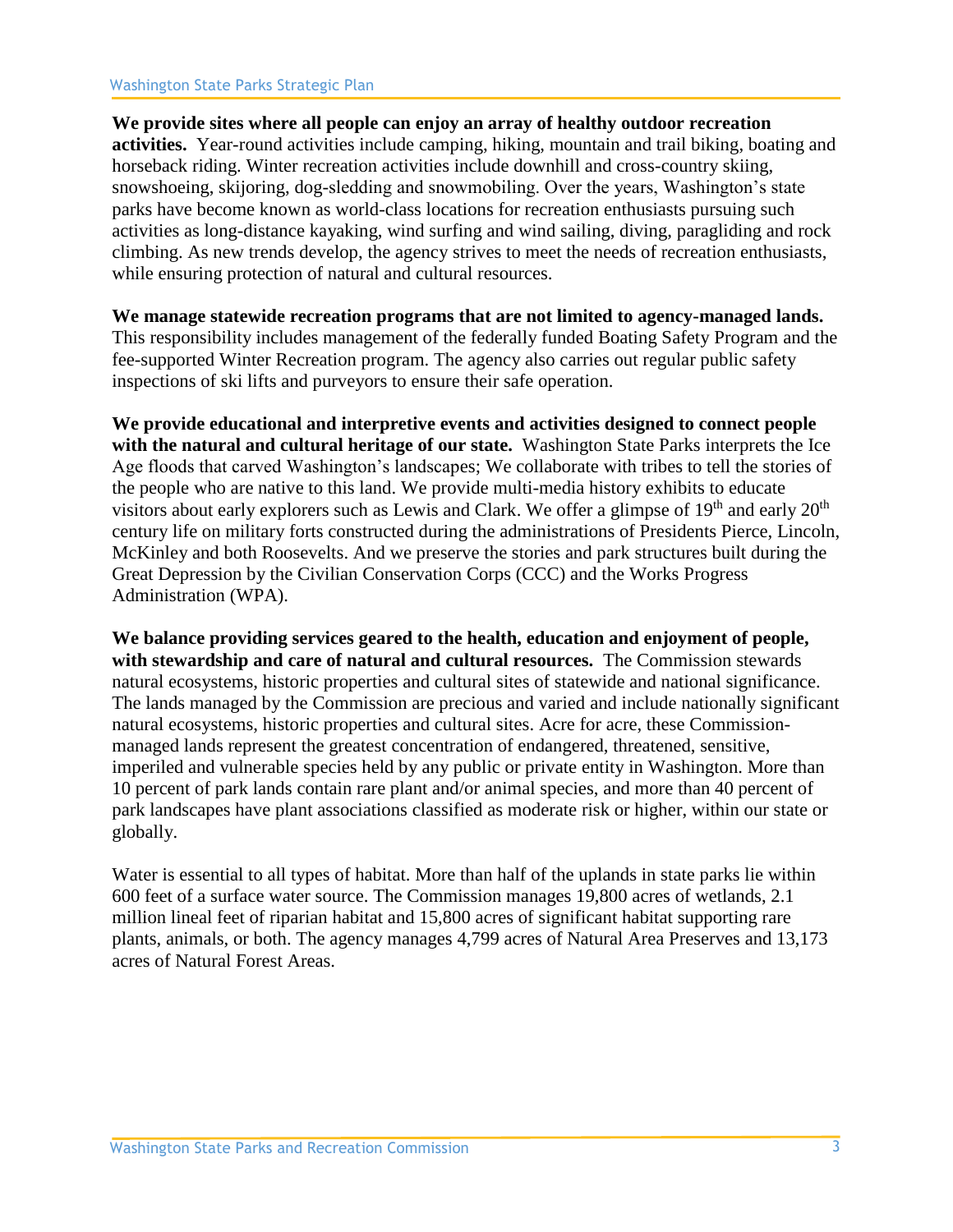## **Who we are and what we do – Core public services**

As numerous studies have confirmed, parks benefit all people. They contribute in immeasurable ways to personal well-being by enhancing physical and mental health. They strengthen the fabric of society through community, family and spiritual bonds. They provide a place where families can reconnect. Park experiences also offer visitors of all ages the opportunity to learn about the environment and be inspired to care for the health of natural resources. To provide this opportunity for recreation, renewal, and education, the agency conducts several core services:

- Outdoor recreation
- Statewide recreation programs
- Natural resource protection
- Cultural heritage preservation
- Natural and cultural heritage-based education and interpretation
- Arts and cultural events

#### **Outdoor recreation**

State parks provides beautiful and inspiring venues that connect Washingtonians and visitors with the great outdoors. The agency focuses on creating opportunities for natural heritage-based outdoor recreation, with interpretive facilities, wildlife-viewing areas and informal picnic and gathering spots for families, friends and community groups. State Parks also provides active recreation opportunities through trails and trail systems for walkers, bicyclists and equestrians. Wheelchair-accessible trails and sites encourage people of all abilities to use park trails. An abundance of water adds a "water-trail" dimension to many parks, attracting boaters, windsurfers, kayakers and swimmers. An array of winter recreation sites supports activities such as skiing, snowshoeing, skijoring and dog-sledding. State Parks also provides a more immersive experience for visitors, with camping and overnight stays. Parks has an outdoor recreation option for every visitor.

#### **Statewide recreation programs**

The cross-state trails program coordinates opportunities for hikers, bicyclists and equestrians on trails that spread over hundreds of miles and that will eventually make up a cross-state, east-west traverse. The Winter Recreation program, which is funded through dedicated revenue sources, administers the state's system of Sno-Parks and trail grooming for non-motorized and motorized winter recreationists. The Commission also oversees the state's federally funded vessel pump out and boating programs, which includes boating safety and education, in coordination with stakeholder groups and law enforcement agencies around the state.

#### **Natural resource protection**

The Commission preserves Washington's diverse natural resources for the benefit of all Washingtonians, visitors and future generations. Efforts to protect these resources include condition assessments, planning, treatment, restoration and monitoring. These efforts can involve conserving rare plant and animal species and preserving unique habitats and landscapes. The agency uses its expertise in science, along with stewardship staff, arbor crews and park staff to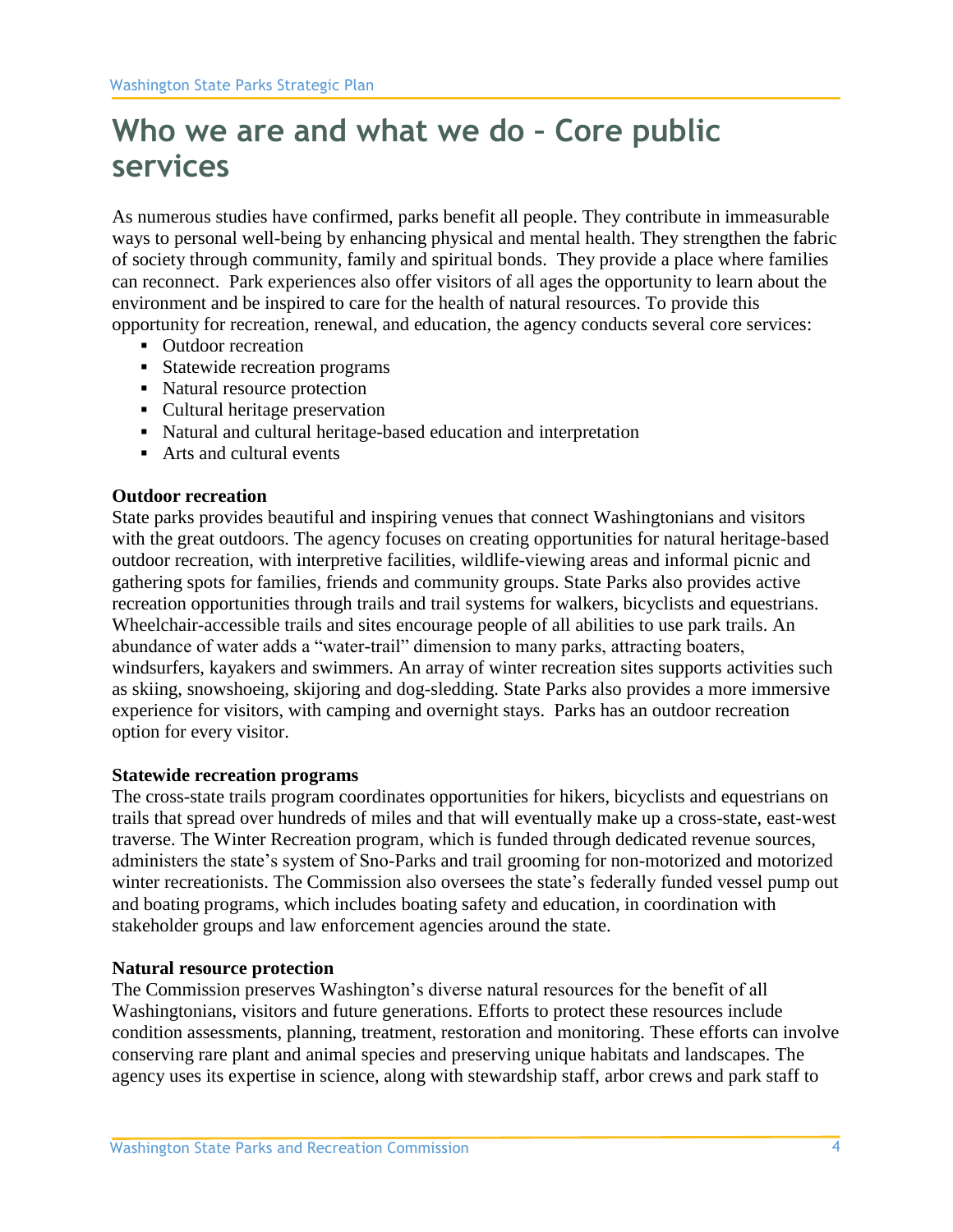manage forest health activities, fire fuel reduction and weed-control efforts in parks across the state.

#### **Cultural heritage preservation**

The Commission honors the past by providing public access to sites and programs that connect people with their cultural heritage. The Commission preserves the state's most iconic and representative historic structures, sites, districts and intact cultural landscapes. Examples include historic military forts from the  $19<sup>th</sup>$  and early  $20<sup>th</sup>$  centuries; historic markers; heritage agricultural sites such as the Olmstead Homestead; the Jackson House territorial courthouse; Cama Beach State Park, a historic fishing resort; and Civilian Conservation Corps-era parks and park features.

#### **Natural and cultural heritage-based education/interpretation**

The Commission offers educational and interpretive programming at the state's most important natural and cultural heritage sites and provides one-of-a-kind opportunities for scientific research, field work and education. For example, the Lewis and Clark Interpretive Center at Cape Disappointment State Park provides interactive displays that tell the story of the Lewis and Clark expedition; the interpretive centers at Sun Lakes/Dry Falls and Gingko-Wanapum state parks offer intimate perspectives on the iconic Ice Age floods that carved much of Washington's landscape; Sacajawea State Park Interpretive Center brings focus to the confluence of the Snake and Columbia rivers, where people of many tribes gathered for centuries; and the Goldendale Observatory provides astronomy education and interpretation.

#### **Arts and cultural events**

State Parks develops, protects and enhances special venues of unsurpassed beauty and cultural significance, where people come together for cultural celebrations, commemorations and other forms of artistic expression. State Parks works with a variety of organizations to present Folk and Traditional Arts in the Parks programming, which promotes understanding of and connection with the state's rich cultural heritage.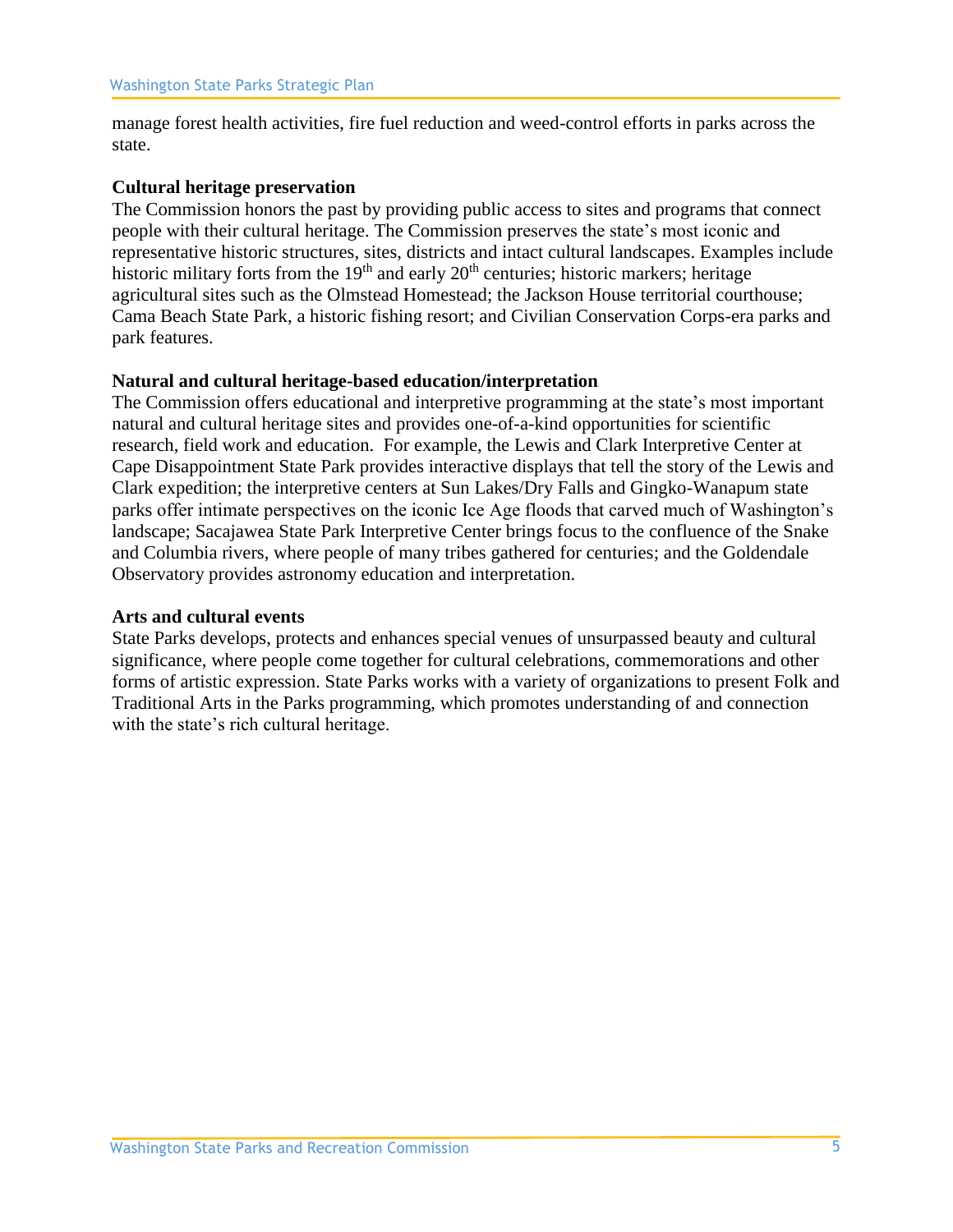# **Environmental conditions and trends**

Washington State Parks continually assesses the operating environment and strives to understand and address factors that affect business operations. Some of the challenges faced by the agency include changing demographics, social shifts, political dynamics, climate-related concerns, and competition for financial support. Significant factors and challenges that influence or impact State Parks' business include:

- Physical environment
- Economic impact
- Funding for the park system
- Knowing our customers
- Technology
- Partnerships
- Expectations for government efficiency
- Workforce Issues

## **Physical environment**

**Outside forces affect Parks:** Parks provide public access to the beauty of nature and exposure to the state's cultural heritage. Yet that beauty and heritage are constantly threatened. Noxious exotic plants invade park vegetation communities, urbanization spreads to park boundaries and global-scale climate alteration stresses habitats and threatens sea-based infrastructure. To address these issues, cultural and natural heritage preservation efforts must be active and ongoing.

The park system can be dramatically affected by such events as storms, fires and natural disasters. For example, storms in 2007 destroyed bridges across the Chehalis River and damaged Rainbow Falls and Willapa Hills Trail state parks. In 2015, wildfire closed Alta Lake and several other state parks. Wildfires threaten lands and affect park visits every summer.

**Natural processes cause damage and dynamic change:** Tree diseases such as laminated rootrot have already led to temporary or permanent closures of several state park campgrounds. These and other natural processes create pressures on agency operations and policies. Considerations may include moving recreational facilities out of high-risk areas, modifying the environment to maintain facilities, or otherwise reducing public exposure to risks. Forest diseases can cause unplanned recreation closures, associated downturns in revenue, additional expenses and staffing challenges. The agency is working with the University of Washington to be proactive in understanding how climate change and sea level rise affects protection and care of lands and structures, as well as informing future acquisitions.

Another challenge for parks is to set preservation and restoration priorities. Since financial resources are finite, it is important to preserve the most significant cultural sites first. Likewise, State Parks must protect those natural habitat areas that show the greatest promise for resilience. Park facility design should maximize the impact of park resources on people. At the same time, facility design should minimize the impact of people on park resources.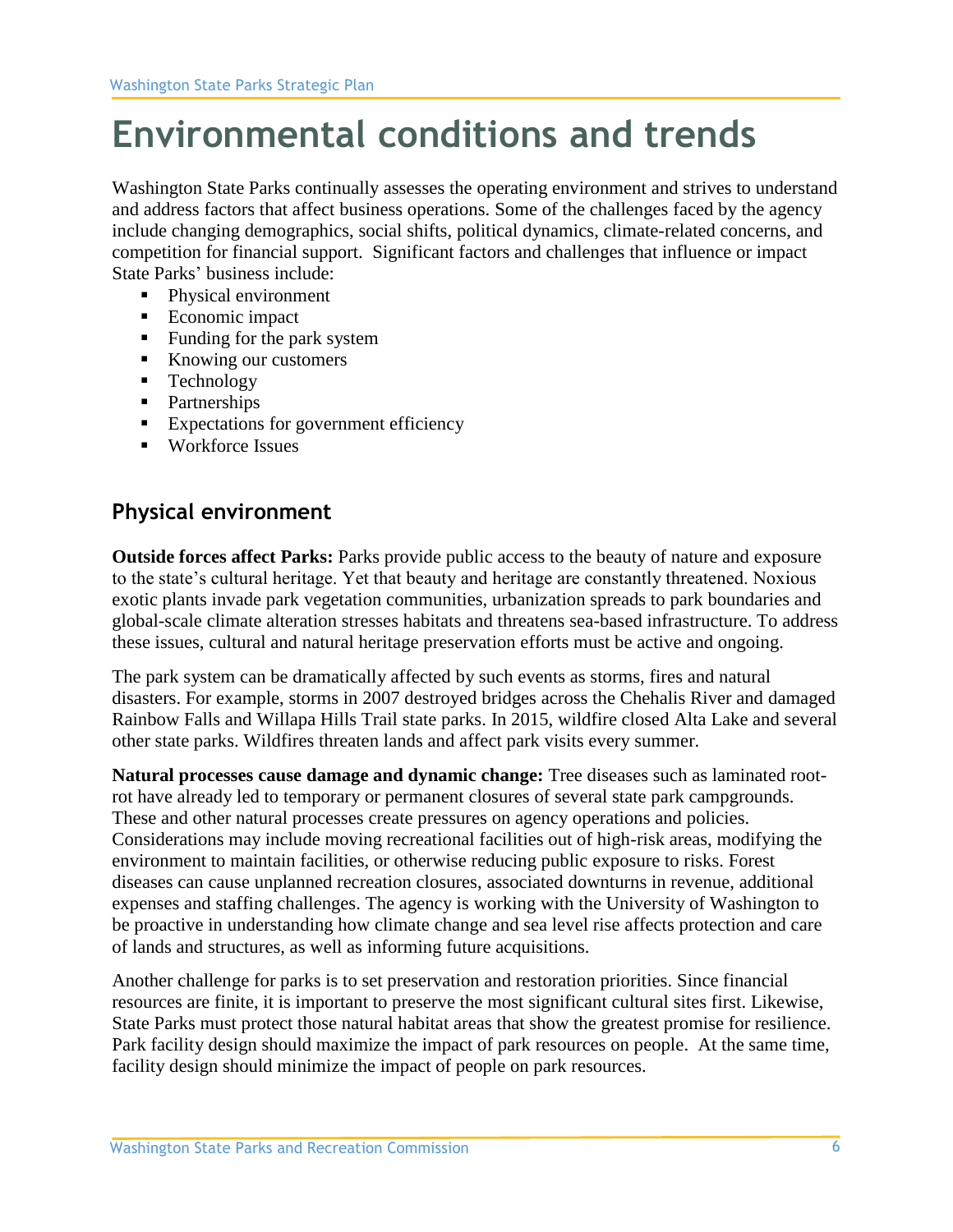## **Economic Impact**

**State parks benefit the economy:** Visits to Washington state parks generate jobs, tourism, business income and tax revenues for the state and local governments. In 2013, the Outdoor Industry Association reported that two-thirds of Washingtonians participate in outdoor recreation each year and that \$22.5 billion is spent annually on outdoor recreation in our state.

A follow-up study commissioned by the Commission in 2015 showed that half of Washingtonians visited a state park in the previous two years. State park visits generate more than \$64 million to the state General Fund each year and contribute more than \$1.4 billion to the state's economy. What's more, the data shows that this economic contribution transfers economic activity from urban portions of the state to rural areas.

## **Funding for the park system**

**Public funding for parks:** Legislative policy changes for State Parks' financing happened quickly between 2009 and 2013. Those changes were dramatic. Prior to 2009, the agency received 70 percent of its operating revenue from taxes. By 2013 and thereafter, the agency is operating on about 20 percent of its revenue from taxes, while 80 percent is earned or derived from use fees and donations.

During this time, one-third of State Parks' staff members were laid off throughout the system. Parks made tough decisions and acted quickly to keep parks open by moving to a more seasonal structure and spreading staff more thinly. The legislature repeatedly asked Parks, through budget proviso-mandated reports, whether a budgetary policy goal of moving the system toward 100 percent self-sufficiency was possible. The Commission asserted that this goal was not sustainable or desirable and that stable public funding is necessary to provide the kind of park system the public expects and deserves.

Over the last few years, the agency has managed the park system closely and strategically, stabilizing its operations and gradually increasing staffing levels; this includes restoring ranger positions back to full time after an interim seasonal model allowed the agency to get through the toughest of times. Though the budget situation has improved in the past four years, staffing levels have not returned to pre-recession levels. Current funding does not allow the agency to operate at sufficient staffing levels to meet the needs of running the park system.

**Boosting earned revenue:** The Commission responded effectively to legislated mandates to earn revenue through fees and donations. As the Commission continued to make the case that a balance of public funding and fees is needed to have a healthy park system, the agency continued to do what it could to meet its own fiscal needs. Because of these efforts, earned revenue more than doubled from \$20 million to more than \$50 million annually between 2007 and 2016. Between 2011 and 2015, overnight accommodation revenue increased by 24 percent as the agency moved to a more demand-responsive pricing system and Discover Pass revenue increased by more than 30 percent. While the cost of the Discover Pass ranks amongst the lowest tier of state park passes, it generates the fourth-highest revenue of any state park day-use fee in the country. (National Assoc. of State Parks Directors, 2014-15).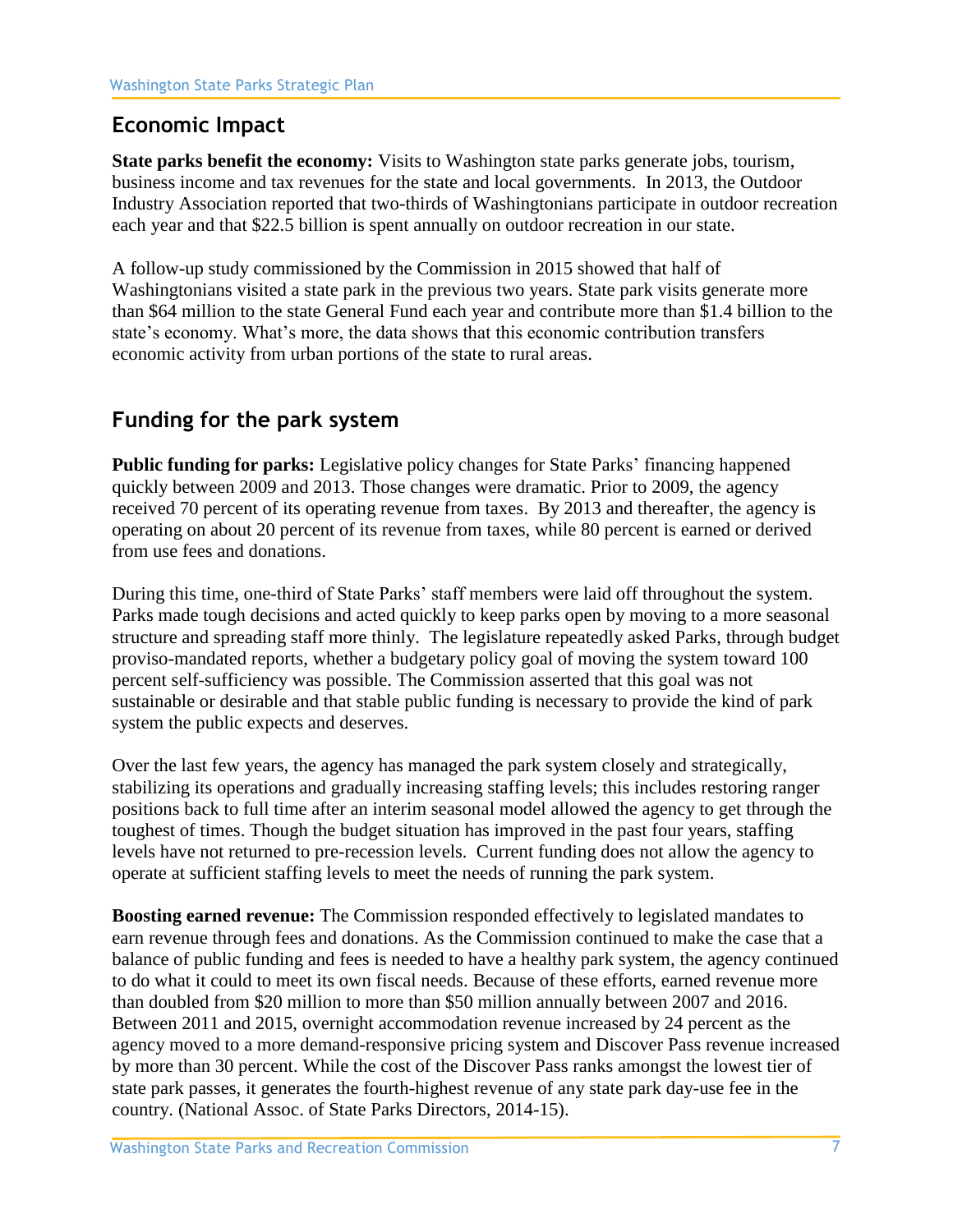Earned revenue has continued to increase. However, the increase has not offset the loss in tax support that started in the 2007-09 budget cycle. Over the years, the amount of earned revenue that supports State Parks operations has changed from about 30 percent to currently about 80 percent. As demands on the park system grow over time, revenue from fees will not be sufficient to adequately maintain the park system. Today, the nationwide trend among state park systems includes a mix of stable public funding and use fees. No other state park system of comparable size and mission relies solely on use fees.

A meaningful and significant element of the Commission's mission – natural and cultural heritage protection – does not generate direct revenue. Yet, these types of core activities are essential for sustaining the state's environmental health, vibrant economy, quality of life and legacy for future generations. Because these activities benefit all Washingtonians, the Commission stands firm in its conviction that broad public financing is appropriate and must be an essential component of park system funding.

**Legislative mandates and business costs:** Legislative budget provisos that proscribe uses for existing resources, as well as unfunded biennial mandates and other unexpected obligations provide additional challenges, limiting Parks' authority and necessitating the re-direction of critical resources. Cost increases for things such as employee compensation and health insurance premiums, regulatory requirements and prices for utility services and equipment must be factored in when assessing the capacity for service fees to meet or cover program costs.

**Capital needs:** In addition to sufficient operating funds, the Commission needs a strong capital budget to protect the state's investment in the park system. Development costs for new facilities and renovation costs to maintain park assets in good condition require substantial and sustained capital funding. In 2013, State Parks developed a comprehensive digital inventory of facility condition, called the Facility Condition Index (FCI) to measure the growing backlog of needed maintenance, which is currently estimated to be \$473 million. The FCI is a percentage measure of a fully healthy physical plant for all structures, roads, and utilities in the park system. Between 2013 and 2017, with support from the Legislature and the Governor, the agency increased its FCI from 60.5 percent to 63.6 percent. The overall goal is to reach an FCI of at least 80 percent in 10 years. State Parks must maintain quality facilities that accommodate and encourage visits, retain revenue from use fees and allow operational efficiencies.

### **Knowing our customers**

**A changing Washington:** While population growth is static or declining in some states, Washington continues to experience population growth and significant pressures from development and urbanization. The State Office of Financial Management (OFM) reports that the state's population will increase 21 percent over the next 20 years. During that period, Washingtonians are expected to be more ethnically diverse, about 90 percent urban – and older. Increasing lifespans and generational changes are contributing to a doubling of numbers among the 65-plus population. Currently, participation rates in outdoor recreation are lower among the elderly and some ethnic and racial minorities.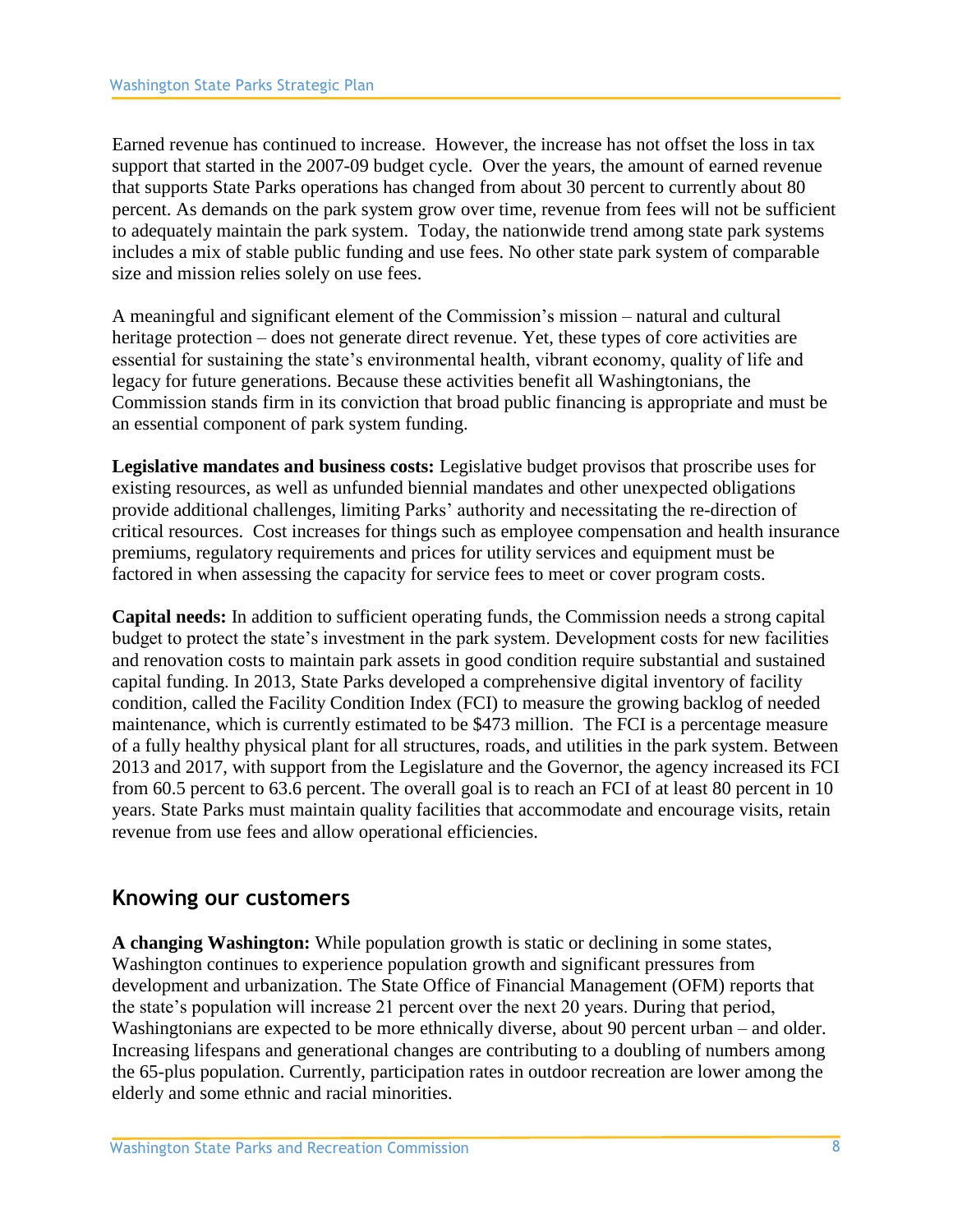**Equity, Diversity and Inclusion:** If the Commission is to meet its mission to connect all Washingtonians with their state's heritage, we will need to respond in ways that are welcoming and relevant to citizens. The Commission is committed to customer satisfaction, creating an equitable, hospitable, appreciative, safe, and inclusive park environment – one that embraces the full spectrum of community members' contributions. The Commission's commitment is based on the following principles:

- Celebrating diversity is a way to appreciate and value individual differences.
- A diverse workforce will more effectively serve an increasingly heterogeneous society.
- **EXECUTE:** Diversity in our staffing and programs helps to ensure the relevance of a state park system to all visitors.

The Commission encourages and supports staff efforts to reach out to people of all races, national origins, abilities, religions, sexual orientations, veteran status, ages and genders who use the parks and who live in communities near parks. The Commission is dedicated to offering quality experiences to all visitors through a workforce and volunteer corps that reflects the diversity of Washington.

**People do not want parks commercialized:** The Commission continues to hear a clear message from people around the state: People love their state parks, and they do not want them commercialized or changed substantially. This message was clear as the agency conducted significant outreach when developing strategies to adapt to a new operating paradigm.. This perspective from the public remains consistent as staff conducts various public outreach and planning activities.

**What people do want – rest, renewal and connection:** Surveys show that basic recreation pursuits remain important to people in Washington. They want places to walk, bike and ride horses. They want trails, and they like to be near, in and on the water. Passive recreation – just being out in nature – is far more popular than active or organized recreation. More than 40 percent of Washingtonians go camping. Arts and cultural celebrations remain vital draws, along with programs and experiences that connect people with history and culture or provide learning experiences. Many survey respondents affirmed the personal and social benefits of access to quiet, beautiful natural places. (**Scorp reference)**

**Visitor feedback:** Through its reservation camping system, staff gathers feedback from campers to guide and inform future improvement efforts. For example, visitors have responded positively as Parks has increased numbers of cabins, yurts and vacation house rentals. State Parks considers these accommodations to be solid capital investments that upgrade services and increase revenue. The agency is now engaged in the next stage of surveying, capturing the wants and needs of day-use visitors; day use visits make up 94 percent of total estimated, annual park attendance.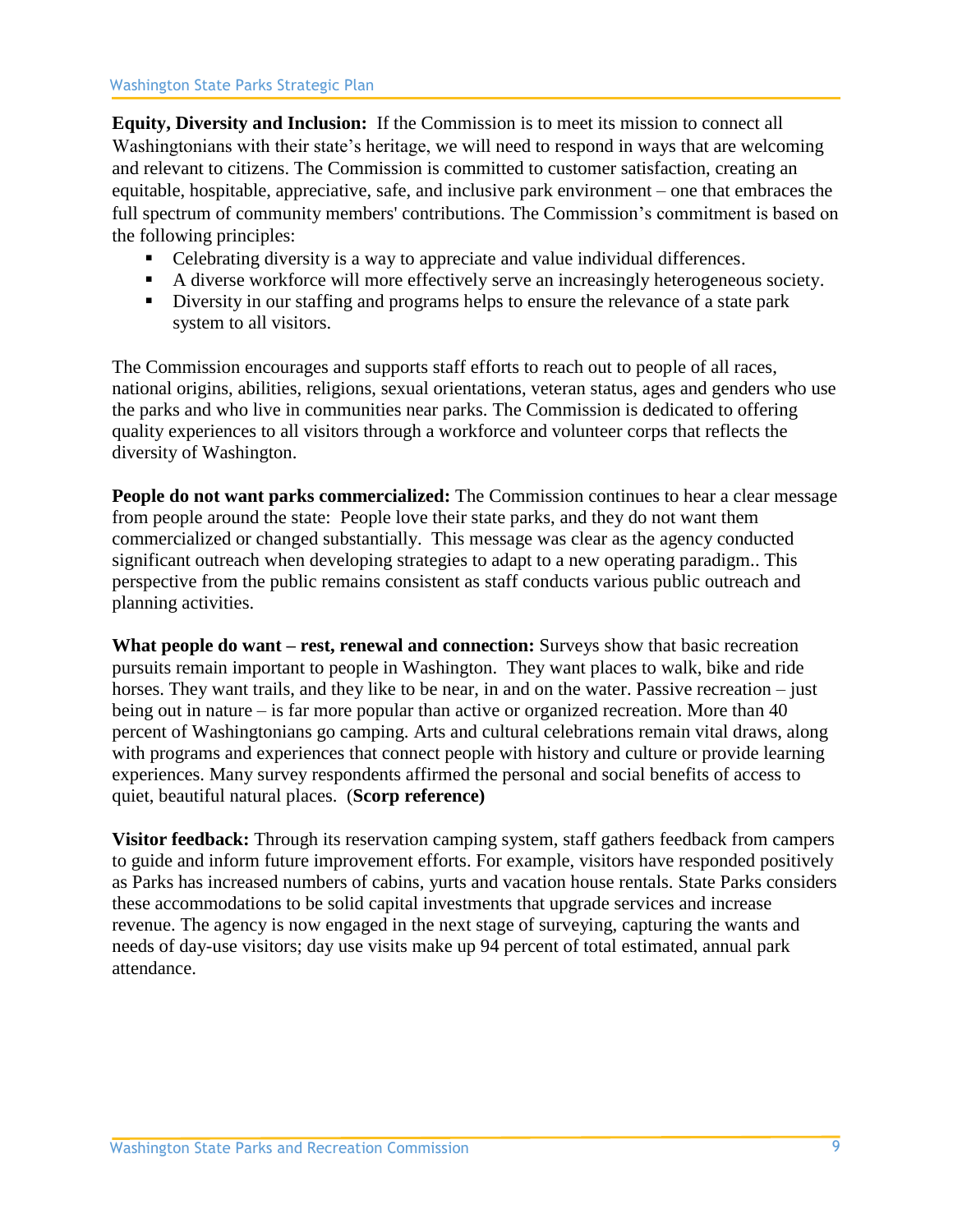## **Technology**

**People expect the benefits of technology:** For many years, the trend was for parks to be "technology-free zones," where the concerns of daily life could be set aside. This attitude has shifted nationwide, and park systems around the country are responding to visitor desires, embracing technologies that enhance services, expand communications and advance core missions. State Parks is making greater use of technologies that provide customer information and services through web sites, apps and new digital platforms. Apps and web-based information can replace the need for costly, on-site interpretive displays that degrade in weather and quickly become outdated. We understand that we must compete for people's leisure time. This requires a balance – using technologies to entice visitors who want a real experience and enhancing the onsite experience for visitors, versus technologies that replace a site visit with a "virtual" trip. Meanwhile, greater investment in advanced technologies will support agency efforts to meet customer needs.

## **Partnerships**

**Working with government partners:** The Commission recognizes that the agency must work with partners to meet the demands of a large and diverse park system. Engaged partnerships allow us to deliver public service with greater efficiency. For example, the Discover Pass program is managed collaboratively with the Washington Department of Fish and Wildlife (WDFW) and the Department of Natural Resources (DNR). In other examples, the agency collaborates with the Departments of Health and WDFW to provide recreational shell fishing communication and access, and works closely with other state agencies, counties, cities and public utility districts on various projects.

**Collaborating with tribes:** The Commission has a long history and good track record of collaborating with native tribes on cultural and natural resource protection and cultural events. New efforts include collaboration with tribes on basic park management. A unique co-ownership and co-management arrangement was forged with the Swinomish Indian Tribal Community at Kukutali Preserve, where joint development and preservation efforts are proving successful. Parks also has engaged with the Nisqually Tribe to provide trail access at Nisqually State Park. This partnership creates a venue in which the tribe can tell its story to a wider audience. The annual intertribal canoe journey route includes stops and celebrations at state parks, where we are honored and proud to help host.

**Linking State Parks to broader recreation, education and conservation purposes:** The lands and waters of state parks meet multiple public interest objectives. State Parks campgrounds, trails and picnic areas serve as way stations for anglers, hunters, bird watchers and climbers. Its wetlands, escarpments, prairies and old-growth forests serve as habitat for wildlife conservation. Its amphitheaters and historic structures are sites for field research, formal and informal education and lifelong learning. The State Parks' "No Child Left Inside" grant program, administered in coordination with the Recreation and Conservation Office, fosters connection between our state's youth and the great outdoors.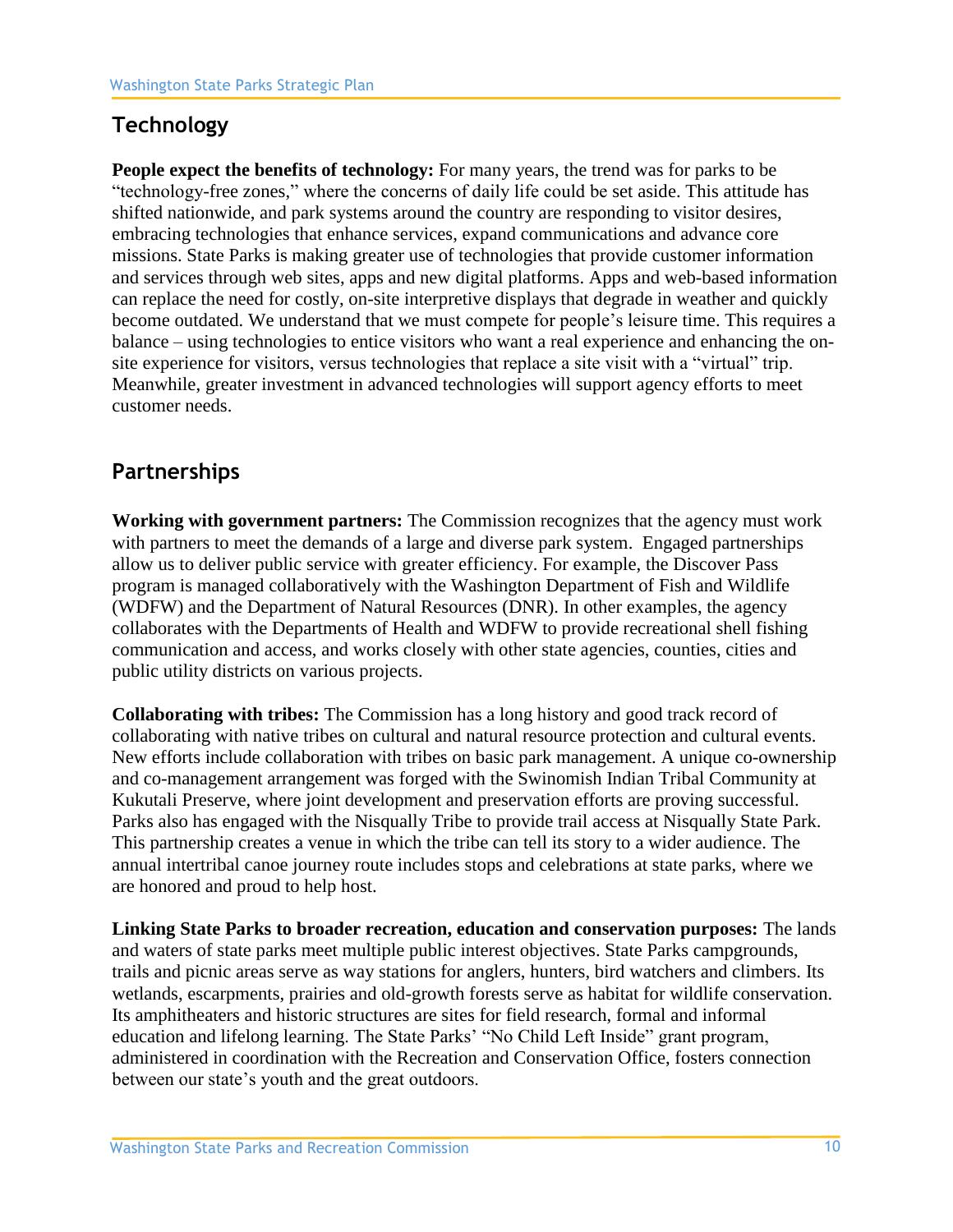**Volunteers:** Washington State Parks has a long tradition of engaging volunteers to help leverage resources and create a welcoming atmosphere. In FY17, volunteers contributed more than 214,000 hours of service as campground hosts and trail maintenance hands. Clearly, the park system cannot run solely on volunteer efforts, but these dedicated park users make significant contributions to the quality and breadth of system services.

**Parks Foundation and friends' groups:** The Washington State Parks Foundation raises public awareness and financial support for park projects and programs. Contributions include development of Cama Beach State Park, opened in 2008; construction projects along the Willapa Hills Trail in 2016; and financial support for or the Folk and Traditional Arts in the Parks program. In coordination with Parks leadership and field staff, the Foundation supports a Parks Improvements Grant program that helps fund small park improvements throughout the system.

In addition, 19 incorporated friends' groups associated with specific parks work closely with staff to improve the parks they support. The Foundation is available to help new friends' groups form. The Foundation can act as a fiscal agent, helping friends' groups implement programs and projects or to foster partnerships.

**Business relationships and partnerships:** State Parks has dozens of concession and lease agreements with commercial businesses. These provide equipment and services (boat rentals, firewood, etc.) that support the agency mission. An example is the lease agreement State Parks signed with a non-profit, quasi-governmental entity (the Fort Worden Public Development Authority (PDA) to co-manage Fort Worden State Park. The PDA is managing the "campus" portion of the park, which encompasses lodging and rental buildings, while State Parks continues to manage the park's natural areas and campground. The arrangement encourages fundraising for capital development by the PDA to improve the large collection of historic buildings onsite and allows parks to focus on core activities typical to the park system

The agency is cautiously and systematically exploring partnership options where mission-aligned investment and development may more feasibly be accomplished by other public or private entities. To that end, the Commission is ready to initiate pilot projects for designated recreation concession areas and enterprise lands. These efforts are directed at mission-aligned recreational facilities and/or programs within the state parks that are developed and managed by the private sector within state parks. In exploring partnerships, the Commission will keep the focus on providing facilities and services that meet immediate needs for public recreational access, while maintaining the long-term public interest of land stewardship and fiscal health.

## **Expectations for government efficiency**

The public expects their tax dollars and use fees to be spent wisely. To help ensure effective operations, the agency continues to actively engage in Lean management efforts, investing staff time and resources to streamline processes, save time and create greater efficiency. Pursuing continuous improvement in agency business processes frees up staff time and other resources for essential, mission-related work.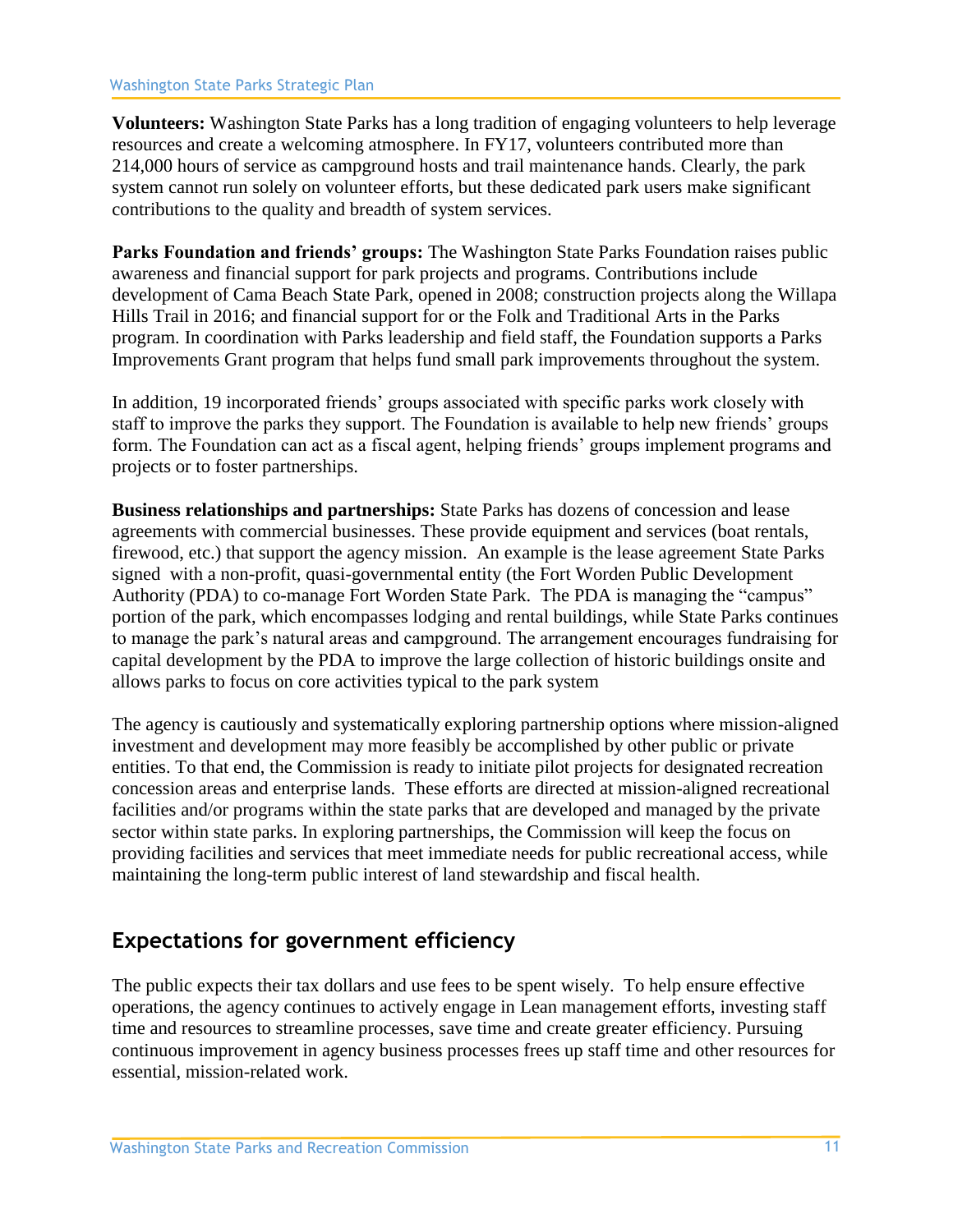## **Workforce issues**

**Staffing adjustments:** In response to budget reductions between 2009 and 2012, State Parks made a series of deep, system-wide staffing and program reductions. The agency went into survival mode. Since then, some public funding has been restored, and earned revenue has increased. This increase has allowed the agency the ability to re-invest in additional staffing to start the recovery from the survival-only years; reinvestment is focused on improved operations, increased facility maintenance and improved customer service.

During the crisis years of the Recession, workload and retention issues arose from a seasonal staffing structure that was adopted to get through the downturn; as could be expected, the seasonal model contributed to losses in capacity and stability. But between 2013 and 2016, the agency was able to move back toward a year-round workforce structure. More recently, Parks made a shift toward a geographically based area management structure for field operations that is allowing greater efficiency and consistency in operations across the state. The new structure creates greater specialization among staff positions and allows park managers to build relationships with local communities. The Commission is focused on acquiring the resources to continue building staff capacity to meet growing demand, deal with challenges and provide the park system people want and expect.

**Law enforcement:** Park Rangers employed at the 2 and 3 level are fully commissioned law enforcement officers who provide public safety services. Investment in training and equipment is essential to provide this service. The new operating structure focuses on training and assignment of law enforcement staff when and where they are most needed.

**Labor relations:** Most of the workforce is covered by a labor contract, and the Commission places a high value on the ongoing, collaborative working relationship with the union. It is important to note that reductions and downsizing during the 2009 to 2012 period put a strain on this valuable relationship and created new challenges. Even as the agency has begun to reinvest, some employees who had been through years of layoffs remain anxious. In this climate, policies that call for new businesslike approaches and greater use of appropriate partnerships can be sources of stress for employees concerned about job security. Agency leadership is sensitive to these concerns and is working to address these concerns and create a stable work environment.

**Diversity:** State Parks is committed to recruiting, developing and retaining a diverse, highperforming workforce and maintaining a work environment that is inclusive and respectful. Diversity is multi-dimensional and covers a broad spectrum – from race and ethnicity, to gender and sexual orientation and from socio-economic status to physical abilities age and religious beliefs. By eliminating barriers to growth and opportunity, each employee can contribute his or her full measure of talent. By building capacity to deliver innovative and effective services to all Washingtonians, State Parks will be more successful. The overall goal is to have a workforce that reflects the diversity of Washington's residents.

**Training:** To provide relevant and expected services to the public, State Parks believes it is essential to maintain a well-trained and qualified workforce. Employees are therefore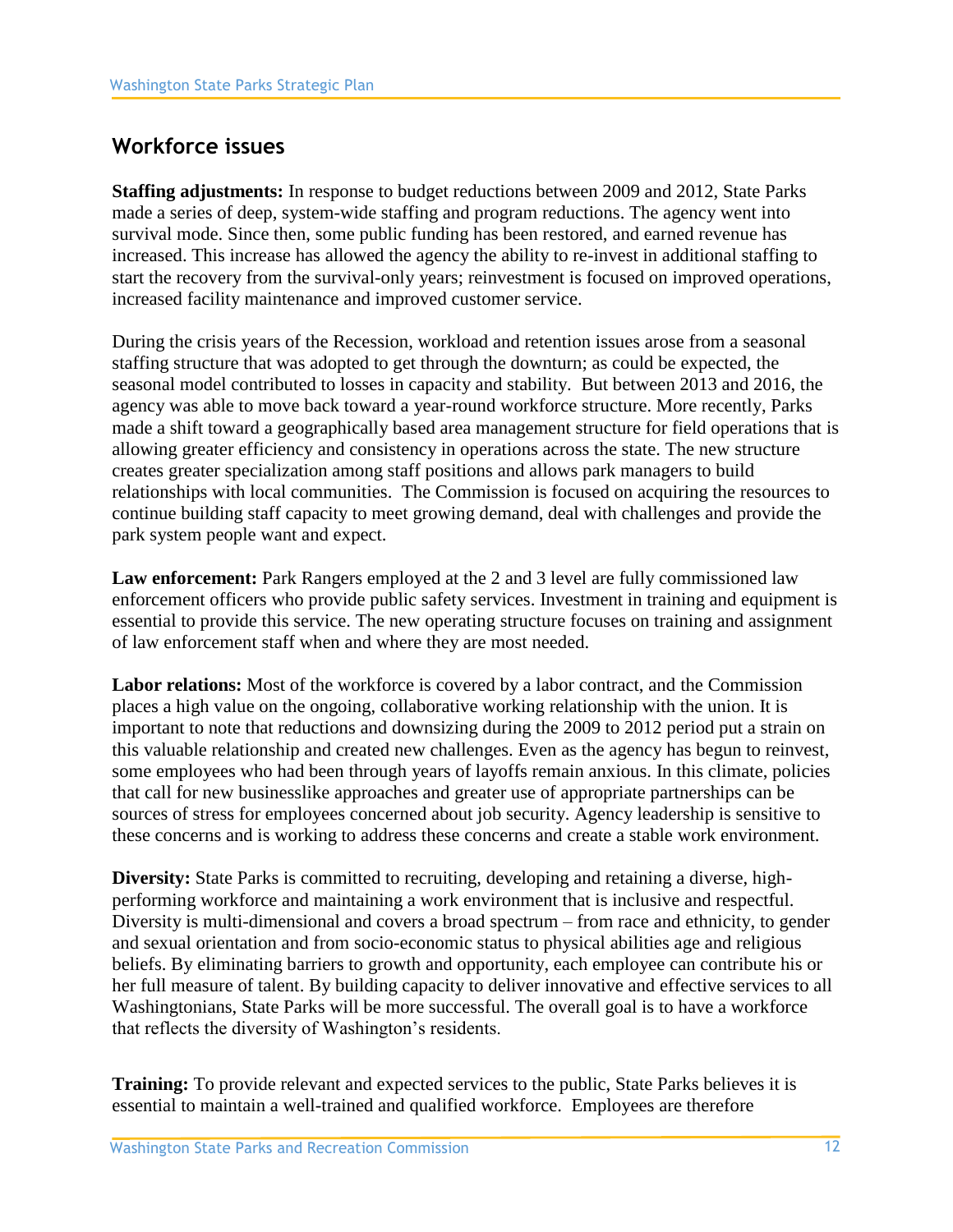encouraged to participate in training and development opportunities. Required training is provided in such areas as law enforcement, sexual harassment, ethics and information technology. Parks is once again advancing position-appropriate professional development training and is empowering managers to provide needed and effective training for their employees. Providing more training will increase employee and departmental productivity and boosts morale across the agency.

**Staff turnover:** The agency has a large percentage of core staff who have been with the agency for years. This longevity and depth of experience has served the agency well. But on the downside, many agency employees are already eligible or will be eligible for retirement in the near term. These retirements will result in a loss of significant institutional knowledge. Management is taking steps to minimize the impact of these retirements through efforts to fill positions early so that this aspect of succession planning can be implemented through knowledge transfer.

**Employee engagement:** A key success factor for any business is a motivated and engaged workforce. To measure employee engagement, State Parks participates in the annual Employee Satisfaction Survey conducted by the State. In responding to the question "Overall, I am happy to work at State Parks", in calendar year 2017, employees responded with a positive 81 percent. This score improved from a 71 percent positive rate in 2013 – a 10 percent improvement in four years.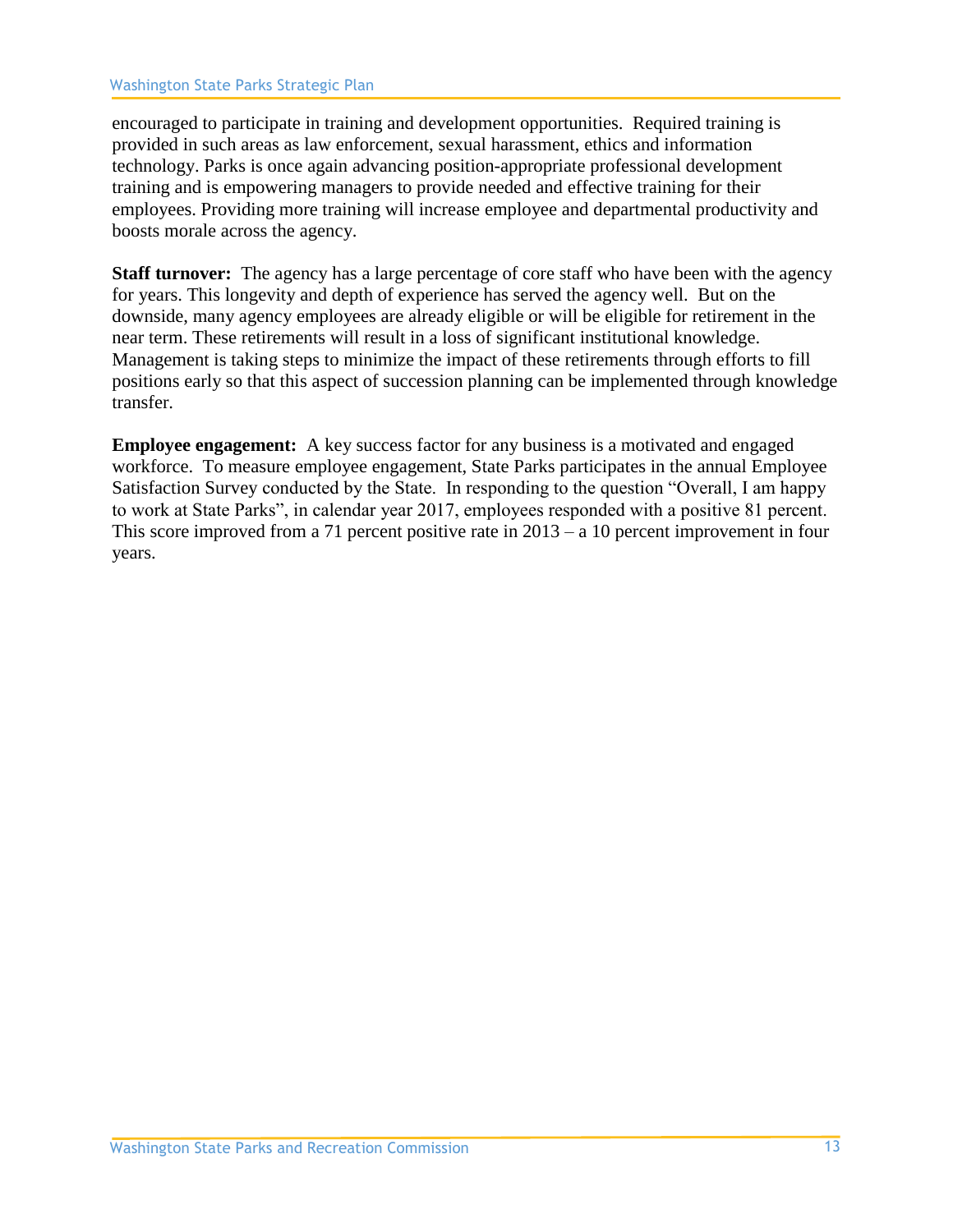# **Strategic response**

This Strategic Plan builds on the August 2012 *[State of State Parks](http://www.parks.wa.gov/Beyond2013/01State%20of%20State%20Parks%20-%20OFM%20report%20FINAL%20(8-13-12).pdf)* report and the March 2013 *[Transformation Strategy,](http://www.parks.wa.gov/Beyond2013/00Transformation%20Strategy%20-%20FINAL%20(3-21-13).pdf)* providing context and background for the agency's strategic direction. Those documents and other support materials, including public involvement efforts, can be found on the agency website at: [http://parks.state.wa.us/152/Strategic-Planning.](http://parks.state.wa.us/152/Strategic-Planning) The agency's vision, mission, culture and core values and a comprehensive set of strategies emerged from those documents. Strategies are geared toward rapid and meaningful changes and the creation of a successful, sustainable foundation. The vision, mission, and core values will help to ensure that service quality and public trust and confidence are achieved and maintained.

The following principles advance the Commission's vision and mission:

- **Defining a healthy, sustainable state park system:** The description of a healthy, sustainable park system forms the basis for agency strategies. Achieving a healthy, sustainable system is the ultimate goal expressed in this strategic plan.
- **Measuring a healthy, sustainable state park system:** Converting definitions of "park health" into measurable indicators that can inform budgeting is an administrative challenge that will take time to complete.
- **Size and scope of the park system:** Basic assumptions about the size and scope of the park system are stated to provide context for goals and activities.
- **Financing the park system:** Factors related to the financing of a healthy, sustainable park system are identified.

## **Defining a healthy, sustainable state park system**

Years of restricted budgets have left the system in need. The Commission is committed to advocating for needed resources that will enable the agency to do all within its power to establish and sustain a healthy park system for current users and future generations. Some attributes of a sustainable, healthy park system are described below.

#### **Parks are in good physical condition**

- All state parks are open and accessible, meeting established and publicly acceptable service levels and providing visitors a safe, healthy environment.
- All park facilities are well cared for and functioning for their intended purpose. Restrooms are clean. Grounds are well-maintained. Boat launches, utility campsites and other overnight facilities meet industry standards for quality and effectiveness. Recreation trails, picnic sites and other day-use areas are well-maintained. Infrastructure services such as water, sewer and electrical systems are working and meet all health and safety standards.
- The natural and cultural heritage features of each park are protected from degradation and managed for long-term sustainability.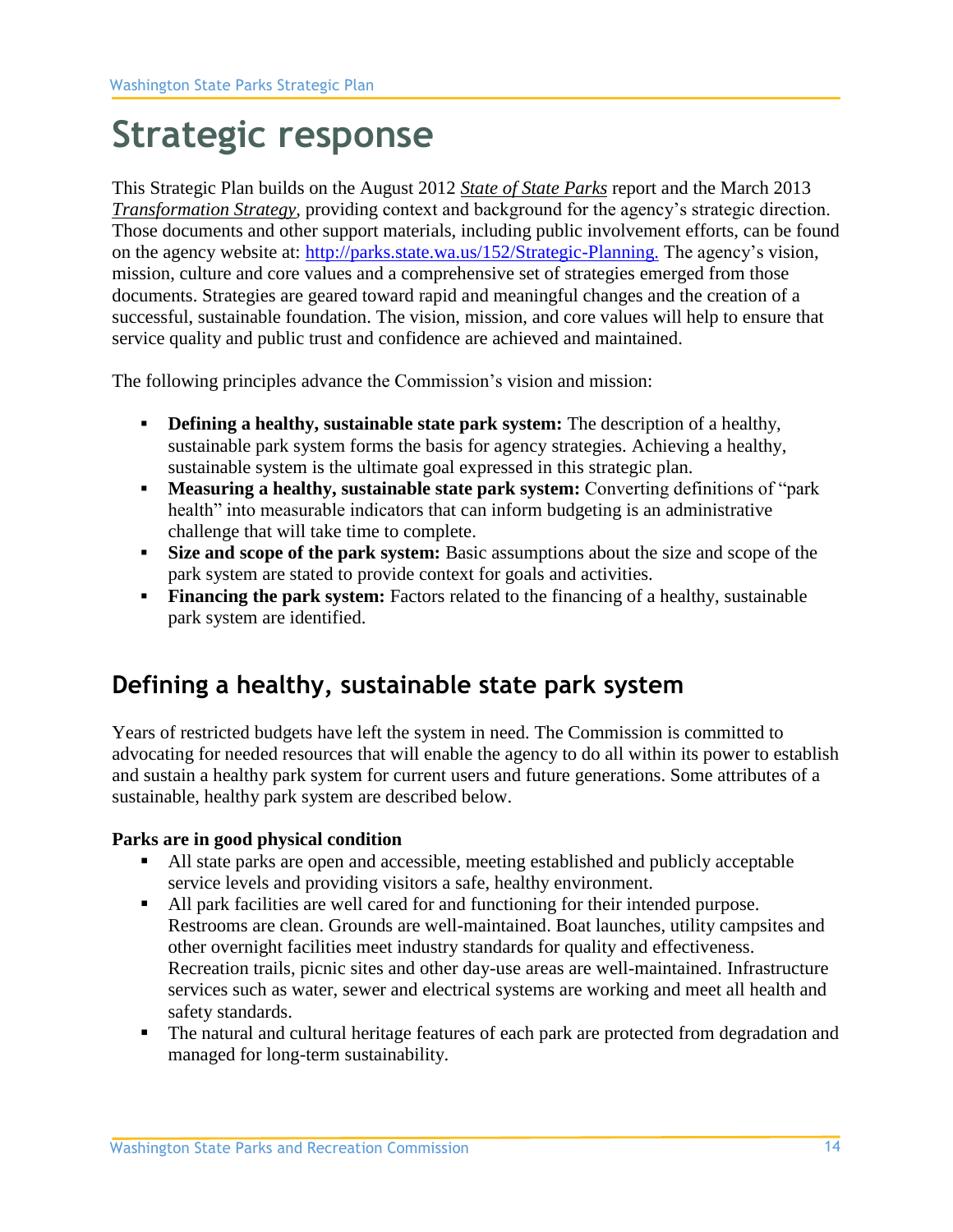#### **Parks provide opportunities for recreation, enjoyment, health and learning**

- The state park system offers a diverse array of active outdoor recreation choices for visitors, including but not limited to hiking, camping, bicycling, picnicking, boating, horseback riding, rock climbing and winter recreation activities such as cross-country skiing, snowshoeing, skijoring, dog sledding and snowmobiling.
- Parks provide beautiful natural settings for passive recreation; examples include picnicking, wildlife viewing and personal learning through interpretive features and displays.
- Commission facilities and programs promote individual and community health and wellness.
- State parks and facilities are accessible to visitors of all ages and abilities for day and overnight use.
- **Exercise 1** State parks provide opportunities, as appropriate to the site, for all people but particularly for our youth – to connect with, learn about and experience the state's significant natural and cultural heritage.

#### **State Parks' resource care and protection mission is fulfilled**

- Biological communities, including forests, wetlands, plant communities, habitats, seashore conservation and natural areas are healthy and well cared for.
- Historic properties contributing to the state's cultural heritage are appropriately preserved, treated and interpreted for the public.
- Architectural and cultural resources are protected and conserved in perpetuity as part of the state's cultural legacy and are managed appropriately for scientific and interpretive use.

#### **Staffing and customer service meet public expectations**

- State park offices, interpretive and visitor centers are open and welcoming during reasonable hours. At full-service parks, visitors have access to park staff.
- Staff or agency representatives offer customer service in a pleasant, efficient manner, using their knowledge to meet established and publicly acceptable service levels. This includes customer reservations, access to information and purchase of use permits (such as the Discover Pass), whether online, by phone or in person.
- Administrative and support services are adequately resourced, enabling staff to efficiently and effectively fulfill the agency mission, meet legal requirements, operate with the highest ethics and minimize public liabilities and risks.

#### **Public and community engagement are considered in decision-making**

- Parks and program staff throughout the agency have the skills, time and resources to engage with the public and stakeholders. Park and regional staff have the tools to build effective relationships in their local communities.
- State Parks engages with the tourism industry, local governments, other parks departments and partners to promote parks and tourism offerings, recognizing that visits to state parks generate business for their neighboring communities and add significantly to the economic health of their local economies and the state.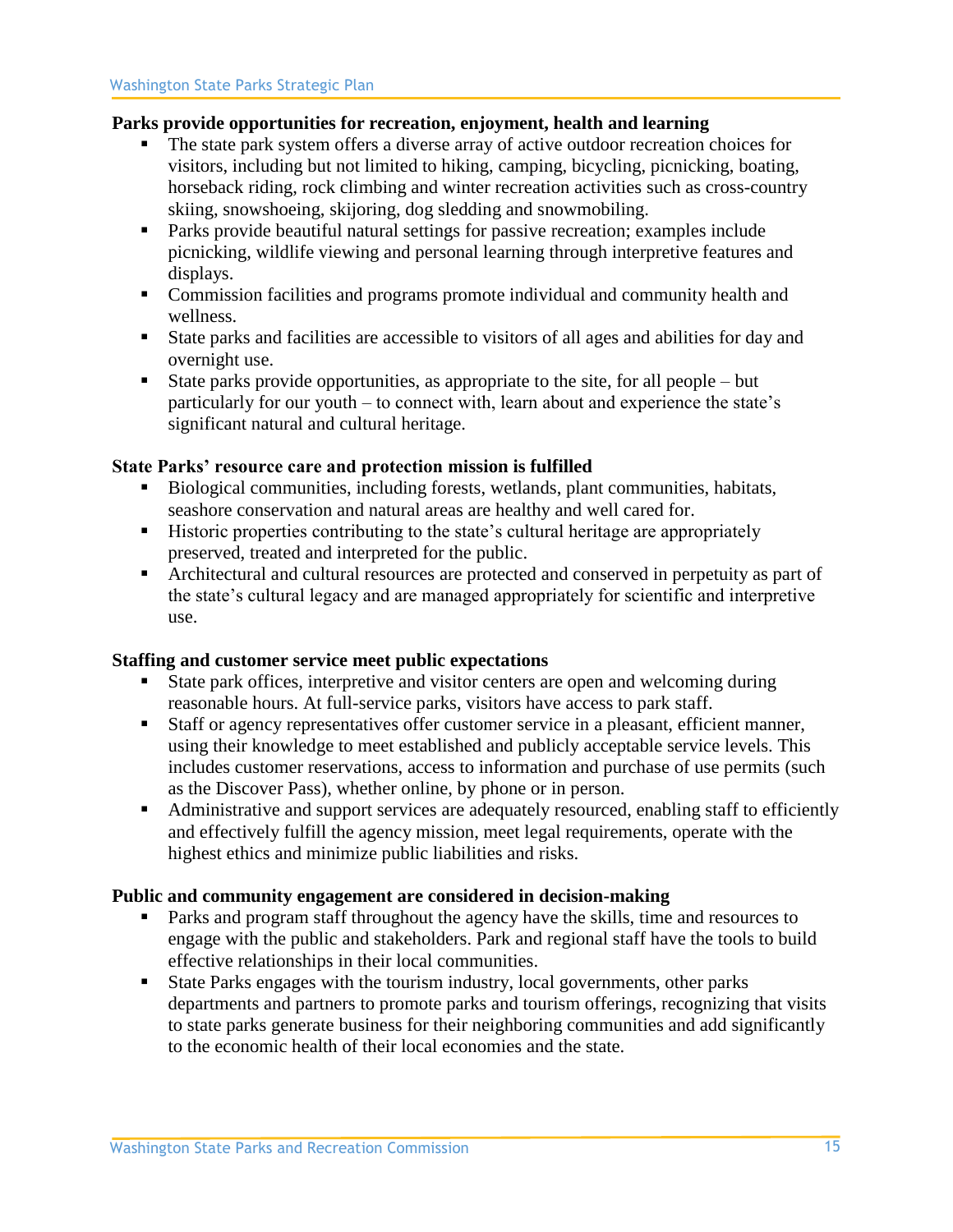### **Measuring a healthy, sustainable state park system**

The Commission faces a significant challenge to establish consistent, measurable standards for public parks. Each park is distinctive, with highly varied uses, public expectations, cost-drivers and revenue potential. Nevertheless, when competing for public funds, the Legislature, the Governor and the public want to know what services will be provided with additional resources.

The agency is committed to improving methods for quantitative measurement. An example is the recently developed Facility Condition Index (FCI) which was created in 2014. For the first time, this measurement tool allowed Parks to provide up-to-date, system-wide quantitative analysis of its infrastructure's condition, including the ability to estimate facility deficiency costs.

## **Size and scope of the state parks system**

The Commission strives to create and maintain a state park system that the public enjoys and proudly supports, now and into the future. To help achieve this part of the vision statement, the Commission identified the following commitments to drive agency decision-making during the period of this Strategic Plan.

The public expects the size of the park system to remain relatively unchanged. From public outreach efforts and Parks' long experience with various budget-driven lease cancellation and park closure discussions, public feedback has been clear: any significant reduction in the size of the system is not acceptable. This sentiment is consistent with known conditions: Washington's population continues to grow and become increasingly more culturally diverse. The park system must keep up with demand for park and recreation opportunities, keep up with the times in offering modern recreation opportunities and be relevant to the broad array of cultures and visitor ages that make up our state. These things are essential if the park system is to meet its mission of connecting all Washingtonians to their state's natural and cultural heritage and providing meaningful recreational and educational experiences.

**Acquisition and development.** The Commission's Acquisition and Development Plan is focused both on local and statewide needs; to appropriately expand the boundaries of existing parks, to acquire lands that fill in gaps in the statewide inventory, and to meet future needs of the entire park system.

At the park level, land acquisition activities are often focused on land parcels located within park boundaries or adjacent properties. Properties that don't contribute to the Park's mission may be transferred, sold, or leased.

At the system level, the Commission seeks to acquire and develop new parks in an intentional and comprehensive manner, involving communities and local partners to achieve its mission. Acquisitions and developments are undertaken in places that meet one or more of the following five themes. (These are fully described in the Land Acquisition and Development Strategy Policy, online at xxxxxxxx):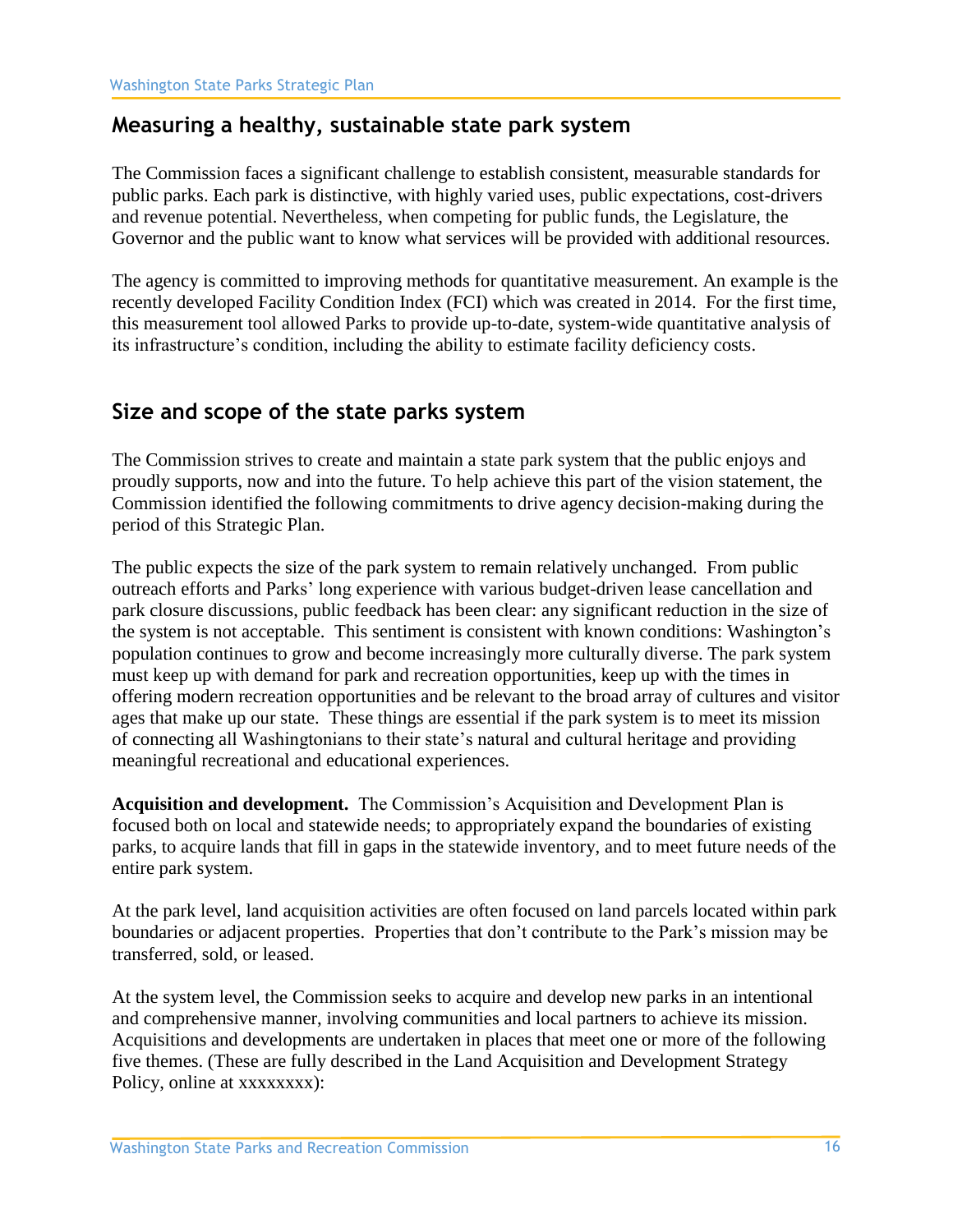- **Places to be:** Connecting people with Washington's iconic landscapes places that are uniquely Washington. Examples are Salish Sea shorelines, rain forests, ocean beaches, the Columbia River Gorge, shrub-steppe and channeled scablands, wild rivers, the Palouse.
- **Stories to know about the state:** Our stories include Ice Age floods, Native American history and culture, Lewis and Clark Exploration, pioneer settlement, history and culture associated with ethnic immigration, natural resource-based industries, agriculture, railroads, aerospace and more.
- **Things to do:** Providing an array of outdoor recreation opportunities.
- **Ways to grow:** Inviting people who are new to outdoor recreation to experience Washington's outdoors through use of urban gateway parks, marine parks and water trails, cross-state trails, winter recreation areas and cabins and vacation rentals.
- **EXECUTE: Something for everyone:** Improving quality of life with benefits that include personal health, economic development, transportation, environmental and heritage education, community identity and intergenerational continuity.

### **Financing a healthy, sustainable state park system**

**Operations.** The Commission believes that a park system that provides benefits to all should be supported by a mix of broad public funding and fees paid by users – in other words not 100 percent self-funded. A healthy, sustainable park system that satisfies public expectations also requires collaboration with partners and friends.

A stable funding source for the agency has been the subject of an ongoing discussion among the Commission, stakeholder groups and special panels, most notably, the 2014 Governor's Blue-Ribbon Parks and Outdoor Recreation Task Force. The task force recommended several public funding options including an annual motor home and travel trailer excise tax, a sales tax on bottled water and/or a watercraft excise tax could be used as a secure funding base by generating a projected additional \$100 million per biennium. None of these options have been legislatively approved.

Washingtonians have been surveyed about how to pay for park services. (See Ruckelshaus survey at XXXX). They have repeatedly said that they do not want state parks to become overly commercialized or to feel like amusement parks. Many see parks as an escape from the stresses of daily life but may be reluctant to pay taxes to support the parks and services they want and expect to find. Some believe their taxes already fully pay for State Parks operations.

The discussion on how much tax support is needed to operate the state park system will continue. In the meantime, the Commission is currently operating below capacity on a ratio of about 80 percent earned revenue and 20 percent tax support.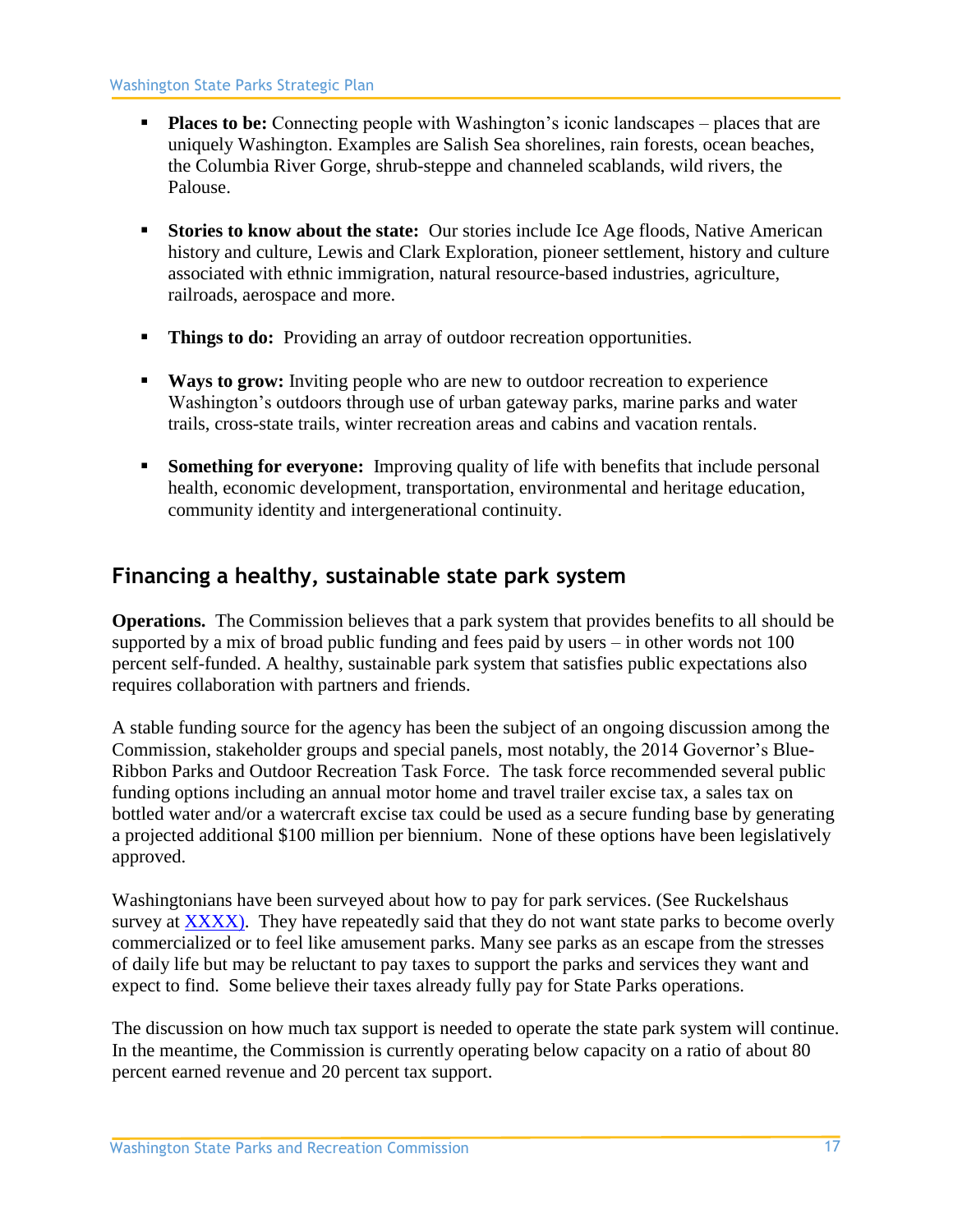While this discussion continues, Commission works hard to balance the necessary generation of revenue with the principles of its mission by:

- Constantly pursuing efficiencies in operations.
- Striving to providing high-quality recreation opportunities and customer service; maintaining health/safety, infrastructure and recreational and interpretive features and programs; and protecting natural, cultural and historic resources.
- Setting fees at a level that retains broad public access, keeps fees affordable and uses market rates for special services.
- Actively supporting the Discover Pass and camping and other activities, make customer-focused improvements and continue working with stakeholders, legislators and Governor on financing solutions focused on ensuring expanded park use and enjoyment by the public.

**Facility renovation and development.** State Parks manages significant resources on behalf of the state. These resources include buildings and structures, campgrounds, trails, and other facilities and infrastructure that are needed to provide recreational opportunities to visitors. The agency will continue to pursue adequate funding through the capital budget and state grant programs to improve and maintain existing facilities and develop new ones, to meet customer expectations.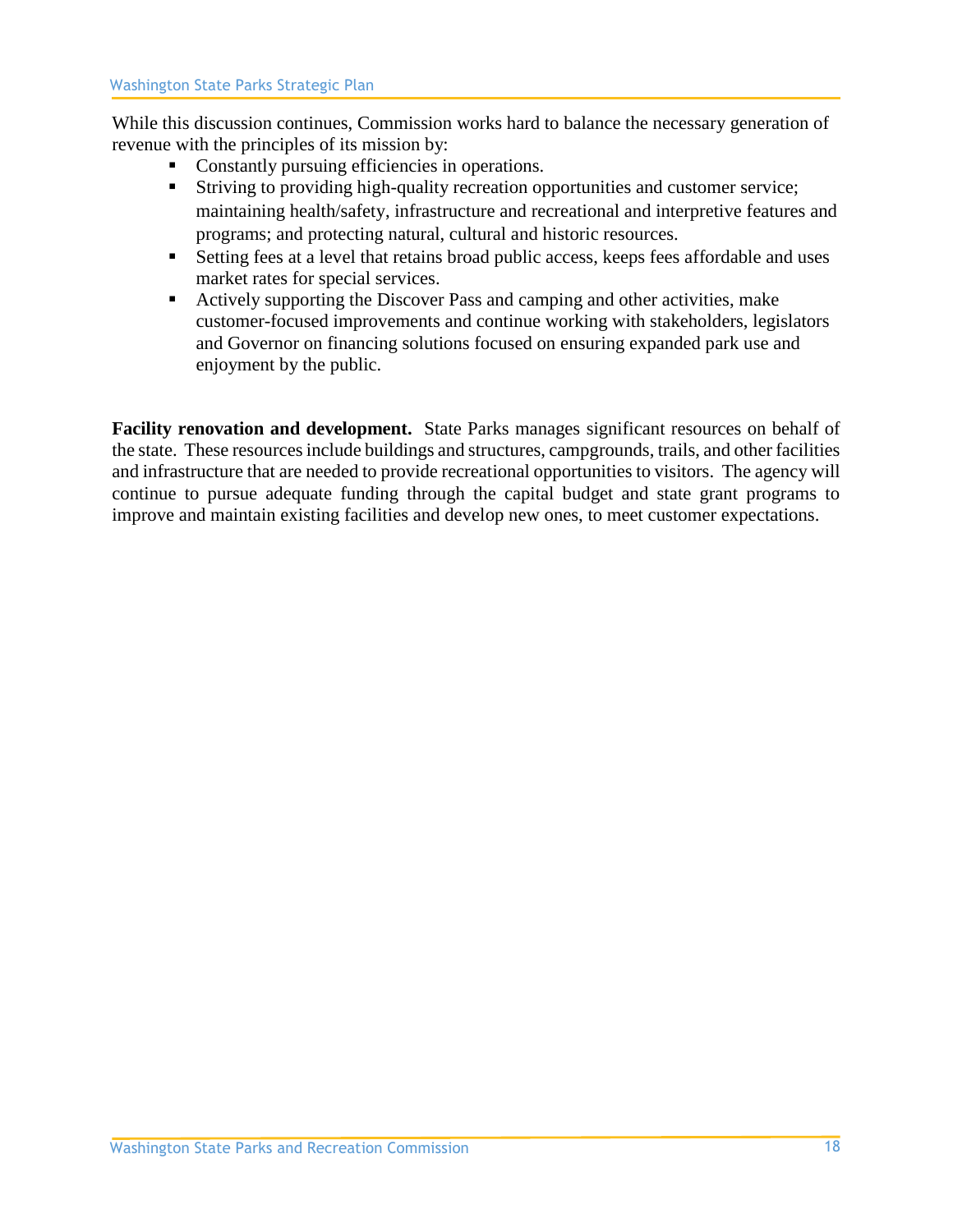# **Goal**

A primary goal of the Commission is to achieve a healthy, sustainable park system. Attaining this goal is central to meeting State Parks' mission and vision.

# **Strategies**

To achieve the goal of a healthy, sustainable park system, the Commission identified the following seven strategies: to make further progress toward achieving the goal of a healthy, sustainable park system. They are:

- 1. Demonstrate that all Washingtonians benefit from their state parks
- 2. Adopt a business approach to park system administration
- 3. Provide recreation, cultural and interpretive opportunities people will want
- 4. Promote meaningful opportunities for volunteers, friends and donors
- 5. Form strategic partnerships with other agencies, tribes and non-profits
- 6. Expand use of land holdings for compatible revenue generating purposes
- 7. Develop amenities and acquire lands that advance transformation

Attaining these strategies will be through ongoing work, a variety of initiatives and efforts related to the 2019-21 biennium priorities described in the next section.

#### **Financial Considerations**

As the agency makes needed investments and builds capacity, agency leadership knows there are immediate significant financial uncertainties, risks and challenges that lie ahead. These include:

- The anticipated loss of \$9 million in Litter Tax revenue and \$1 million in General Fund tax support in the base budget for the 2019-21 biennium. State Parks received \$10 million in each of the last three biennia, as "one-time" funding. To help maintain operations at current levels, Parks needs these dollars allocated on an ongoing basis.
- **•** The 2015-17 and 2017-19 budgets relied on one-time use of cash reserves; these are no longer available to mitigate cost increases in future biennia.
- Addressing a \$473 million building deficiency deferred maintenance backlog
- A lack of agreement on how to best finance the state parks system, including questions about the level of public funding; the flexibility, purpose and fiscal goals of agency fees; and the creation of one or more dedicated public fund sources.

Despite the financial challenges, the Commission will continue to pursue the overall direction outlined in this plan by:

- Focusing on providing relevant recreation opportunities and quality customer service
- Improving the condition and function of park facilities
- **Embracing opportunities to improve the system through thoughtful acquisition and** development
- Earning revenue from park users, lessees and partners
- Continued efforts to meet the Commission's stewardship mission and resource protection obligations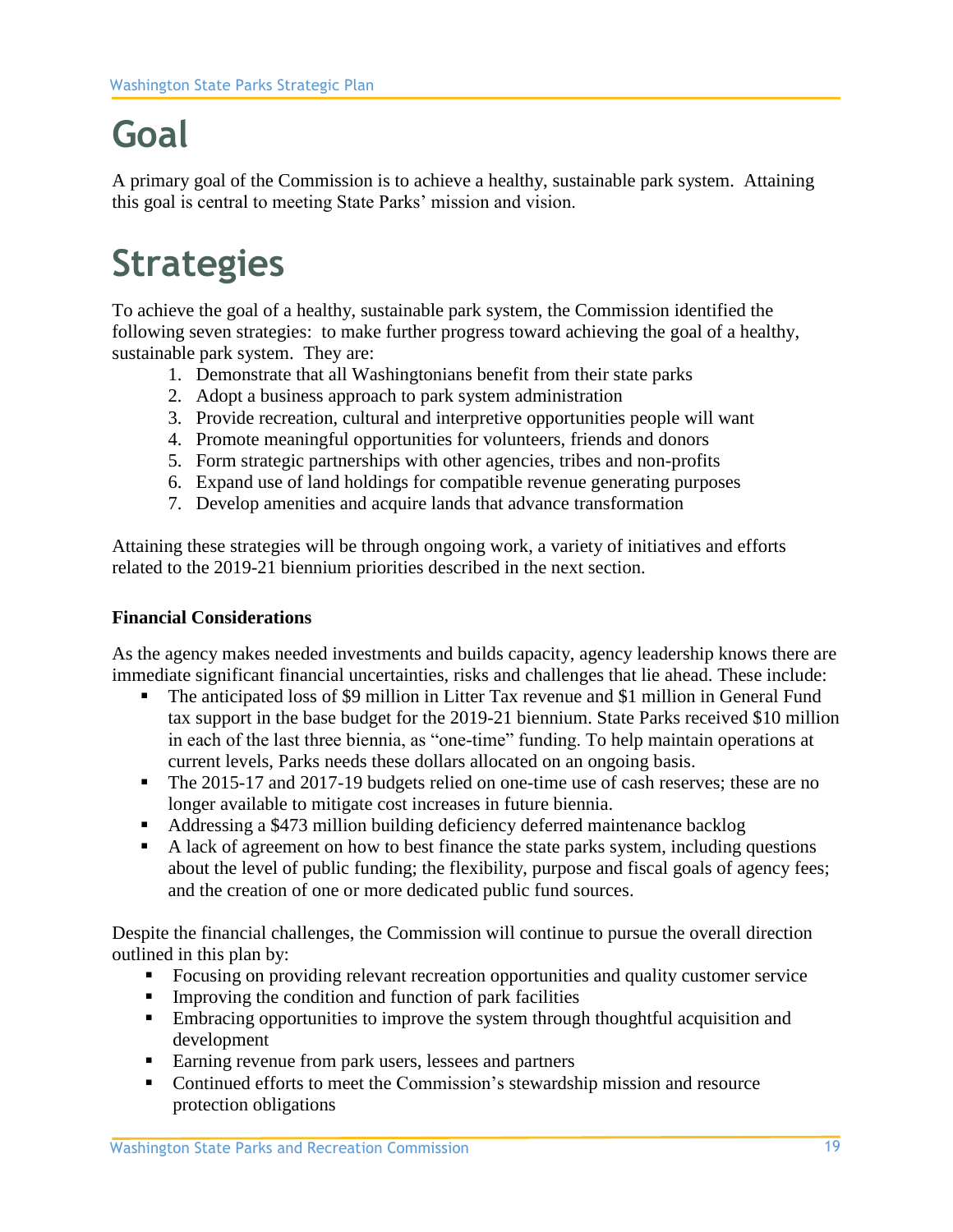# **2019-21 priorities**

The Commission is building on recent progress on improving the park system, with plans to focus on the following areas during the 2019-21 biennium:

#### **Customer focus: Providing expected and needed services**

The state park system provides services to people visiting parks over 35 million times per year. To provide these direct services, more than 70 percent of the current agency budget is devoted to direct, on-the-ground service to park visitors. Park staff respond to visitor questions,address visitor concerns, provide event and interpretive programming, conduct administrative activities such as selling Discover Passes and registering campers, and provide a safe enviroment in which the public can enjoythe parks. We also work to keep public facilities such as restrooms, campgrounds and picnic shelters safe, clean and welcoming.

During the last biennium (2015-17), using cash reserves the agency embarked on a major, sucessful statewide initiative to improve the park experience for visitors by focusing efforts on visible activities. This effort was labled "Clean, green and be seen". The agency continues to pursue this initiative even though resources have been curtailed.

Since the agency operating model relies on a majority of funding to come from user fees, satisfying customer expectations in the parks is critical to the financial stability of the park system.

State Parks will continue to focus efforts on basic custodial care as a core element of customer service and will continue work to standardize service efforts throughout the state. The agency will also continue its work to survey and respond to visitors.

#### **Improving facility condition**

The condition of facilities in state parks varies. Some parks have been recently refurbished and have buildings, roads, trails and utilities that are in good condition. Other parks have serious deficiencies in facility condition and have buildings and infrastructure in need of renovation or replacement. During the past few years, the agency has made some progress on improving the condition of its facilities, because of support from the Legislature, the Governor and partners. The agency is making strategic decisions in determining priorities for facility repair, replacement or elimination. With a maintenance backlog currently estimated at \$473 million statewide, State Parks will use capital and operating funds to continue improving facility condition.

#### **Making smarter decisions with better data**

State Parks will continue investing in efforts to obtain and use better data that yield the following results:

- Better understanding of state parks visitors and their expectations
- Administrative efficiencies
- Expansion of internal and external communications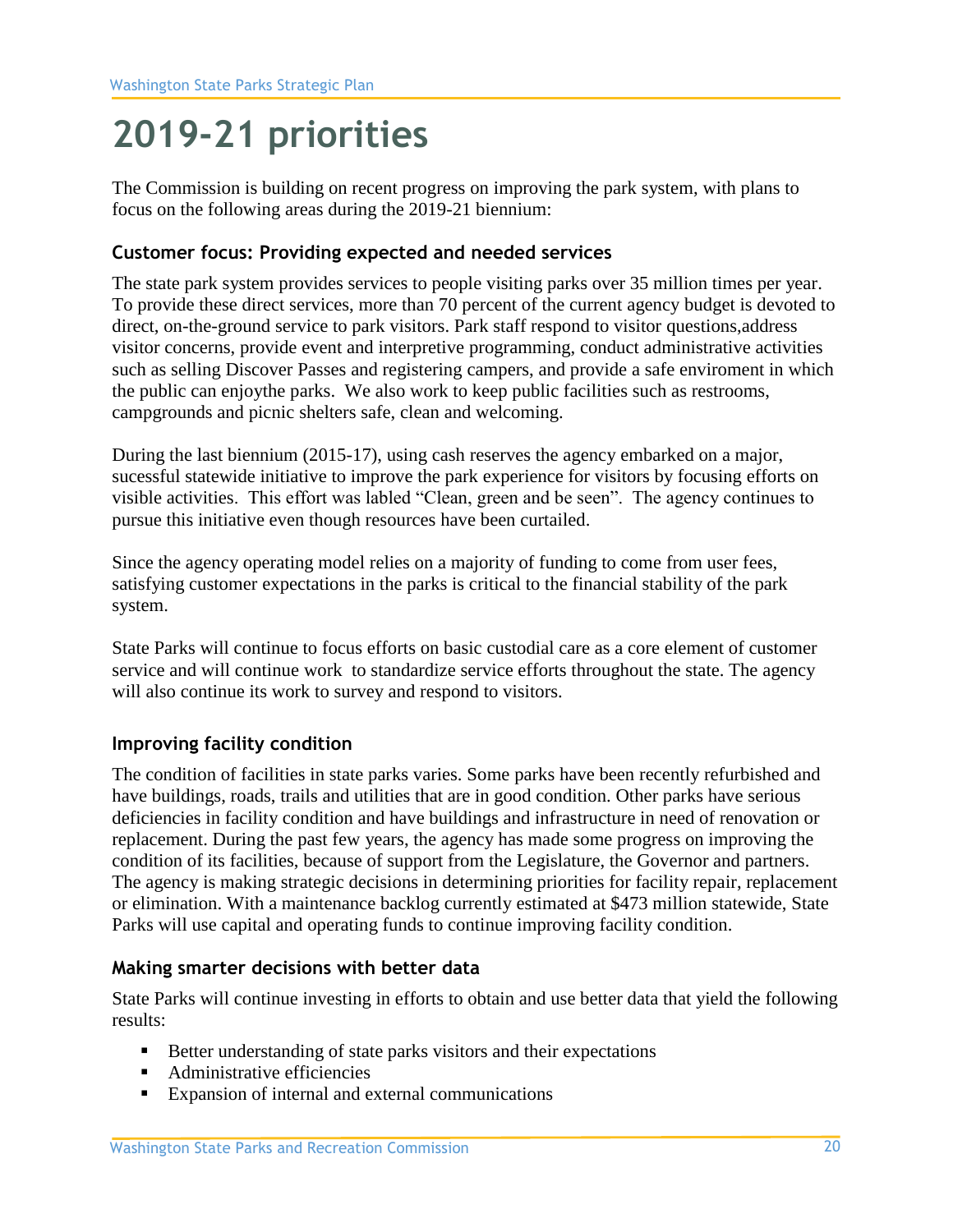- Streamlined decision-making
- Improved connection with current and potential customers

Obtaining better data about our operation and our visitors also will result in clearer and more meaningful information for policy makers. Customer service and customer expectations data will drive service and facility investments.

#### **Understanding and protecting resources in our care**

To prioritize and protect the most important natural and cultural resources, State Parks must continue improving its knowledge of the resources in its care. Staff will improve assessments and inventories and will work with volunteers, non-profit conservation organizations and other agencies to deepen its understanding of stewardship needs around such activities as noxious weed and forest health management, wildfire prevention and shellfish protection. This will lead to better restoration, protection and preservation of natural resource assets for future generations. We will place additional focus on these areas, to respond to increased wildfire threat and deferred maintenance of natural resources.

#### **Engaging youth and diverse communities**

Demographic changes continuously alter State Parks' potential customer base and the resulting service preferences of those prospective customers. The same changes affect the probable work force. The agency is working to better understand these changes and meet the needs of an increasingly diverse population. In particular, State Parks will make concerted efforts to reach out to youth and ethnic minorities to help increase engagement and participation. The agency also seeks to better understand and meet the recreation needs of various ethnic communities. Parks intends to continue its commitment to the No Child Left Inside grant program and expand other efforts to engage youth in outdoor education activities and resource stewardship. The agency is focused on recruiting and developing a high-performing, diverse workforce.

#### **Developing and maintaining trails**

Surveys show that, by a wide margin, the most popular outdoor recreational activities are walking, biking and horseback riding in the summer and skiing and snowshoeing in the winter. These are the activities that take place on State Parks trails. The agency intends to increase its outreach to trail users, improve trail conditions, build relationships with trail neighbors and engage partners to help develop programs and facilities.

#### **Developing and maintaining beneficial partnerships**

Attaining the goal of a healthy, sustainable park system is in part reliant on the ability of State Parks to forge beneficial partnerships that help us provide services and maintain or develop facilities. These partnerships can take many forms and address a variety of issues and interests. The agency places a priority on strategic partnerships that help us effectively manage the park system.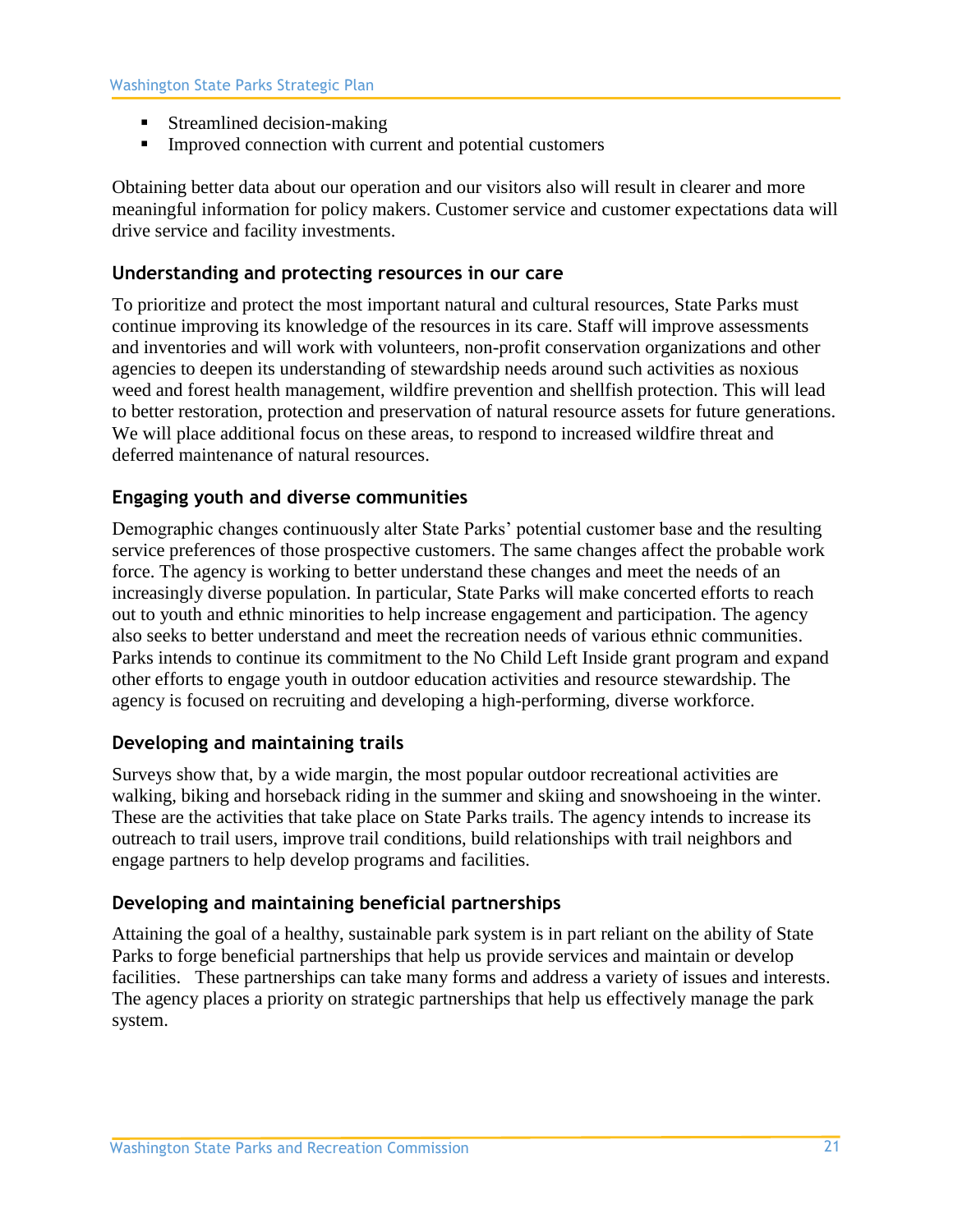#### **Modernizing park operations**

State parks receive more than 35 million visits a year with about 950 employees on the ground in the parks during the busy season. The agency must invest in technology, not only to help park personnel handle their business as efficiently as possible, but to provide the services that visitors need, want and expect.

#### **Investing in core capacity**

Top priorities include providing positive front-line service to the public and maintaining park facilities. To support these and other important mission-driven efforts, a variety of support functions are needed to ensure the agency is successful. These core functions help ensure that the agency has the internal capacity to operate at optimal levels, meeting state guidelines, regulatory and business requirements and ensuring staff have the resources and support to do their jobs and keep focused on priorities.

#### **Promoting State Parks**

State Parks is heavily reliant on customers choosing and paying for agency recreation services. To maintain and grow customer visits, the agency must continually promote its sites and service offerings. Successful promotion is built upon an understanding of customers' wants, needs and changing desires for services. State Parks continues to place emphasis on gathering and using customer data to reach a broad and diverse audience and provide the information people need.

#### **Capital planning**

State Parks is conducting multiple assessments to better understand the condition of park infrastructure and structures. As the results of these assessments are finalized, the information is incorporated into capital planning efforts, including the agency's 10-year capital plan and biennial capital budgets requests. It is an agency priority to complete necessary assessments and continually improve the capital planning process.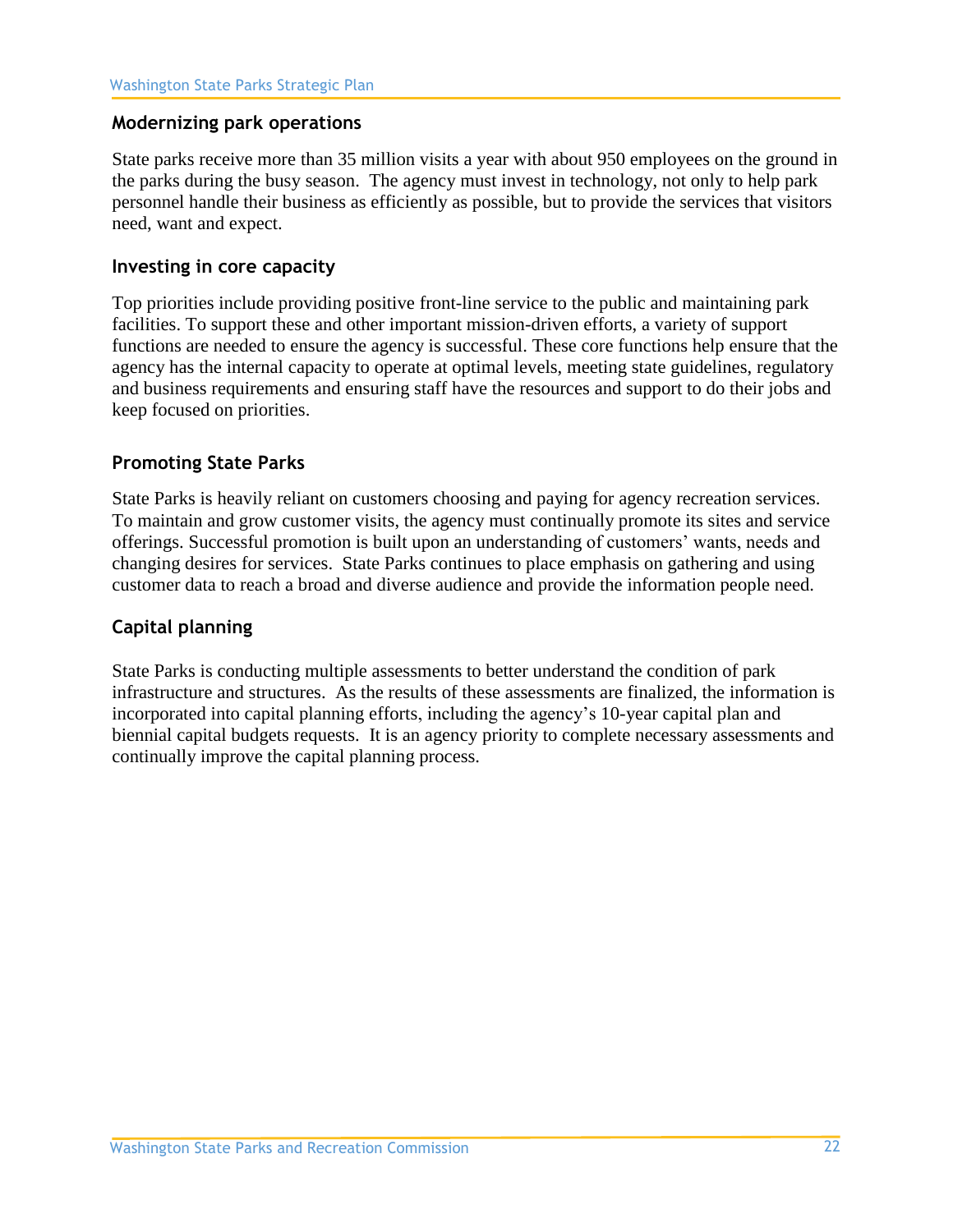# **Key performance measures**

The following key performance measures are used to help ensure successful operations.

#### **Grow park attendance**

- $\checkmark$  34.0 million visits in FY14
- $\checkmark$  33.0 million visits in FY15
- $\checkmark$  35.1 million visits in FY16
- $\checkmark$  35.4 million visits in FY17

#### **Increase Earned Revenue**

- $\checkmark$  \$45.8 M collected in FY14
- $\checkmark$  \$49.5 M collected in FY15
- $\checkmark$  \$51.8 M collected in FY16
- $\checkmark$  \$52.8 M collected in FY17

#### **Economic Contribution (2015 Earth Economics Study)**

- $\checkmark$  \$1.4 billion in annual consumer spending
- $\checkmark$  \$212 million in annual federal, state and local tax collections
- $\checkmark$  \$64 million in annual general fund revenue to state
- $\checkmark$  14,000 full and part-time jobs

#### **Improve Customer Satisfaction**

(Pending review)

#### **Improve Facilities Condition**

- $√ 60.4%$  in FY14
- $\checkmark$  62.0% in FY15
- $√ 62.8%$  in FY16
- ✓ 63.6% in FY17

#### **Dedicated and Engaged Employees**

- $\checkmark$  73% satisfied with State Parks employment in 2014
- $\checkmark$  74% satisfied with State Parks employment in 2015
- $\checkmark$  75% satisfied with State Parks employment in 2016
- $\checkmark$  81% satisfied with State Parks employment in 2017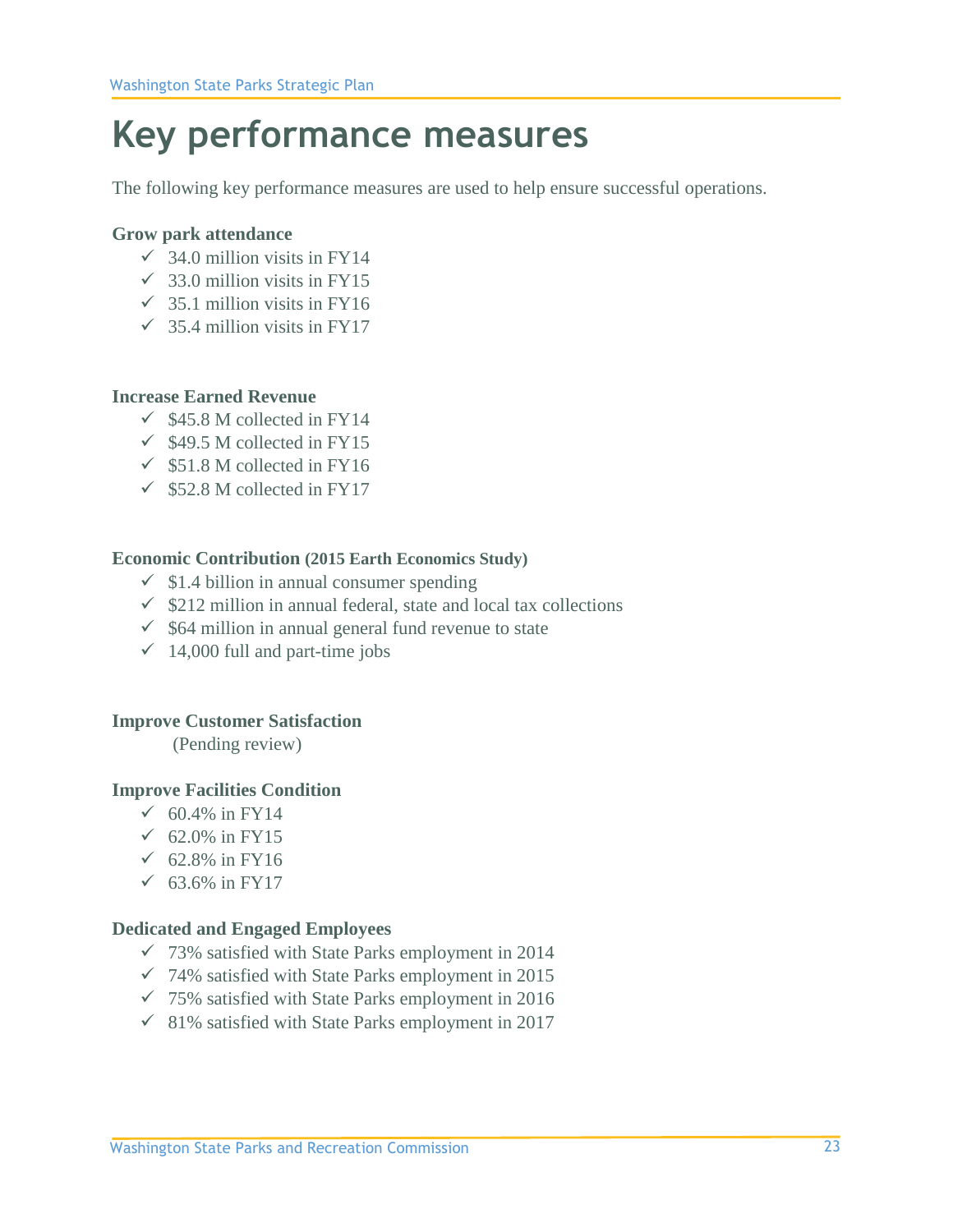# **Appendices: Organization Chart**



**Washington State Parks and Recreation Commission** Updated May 2018

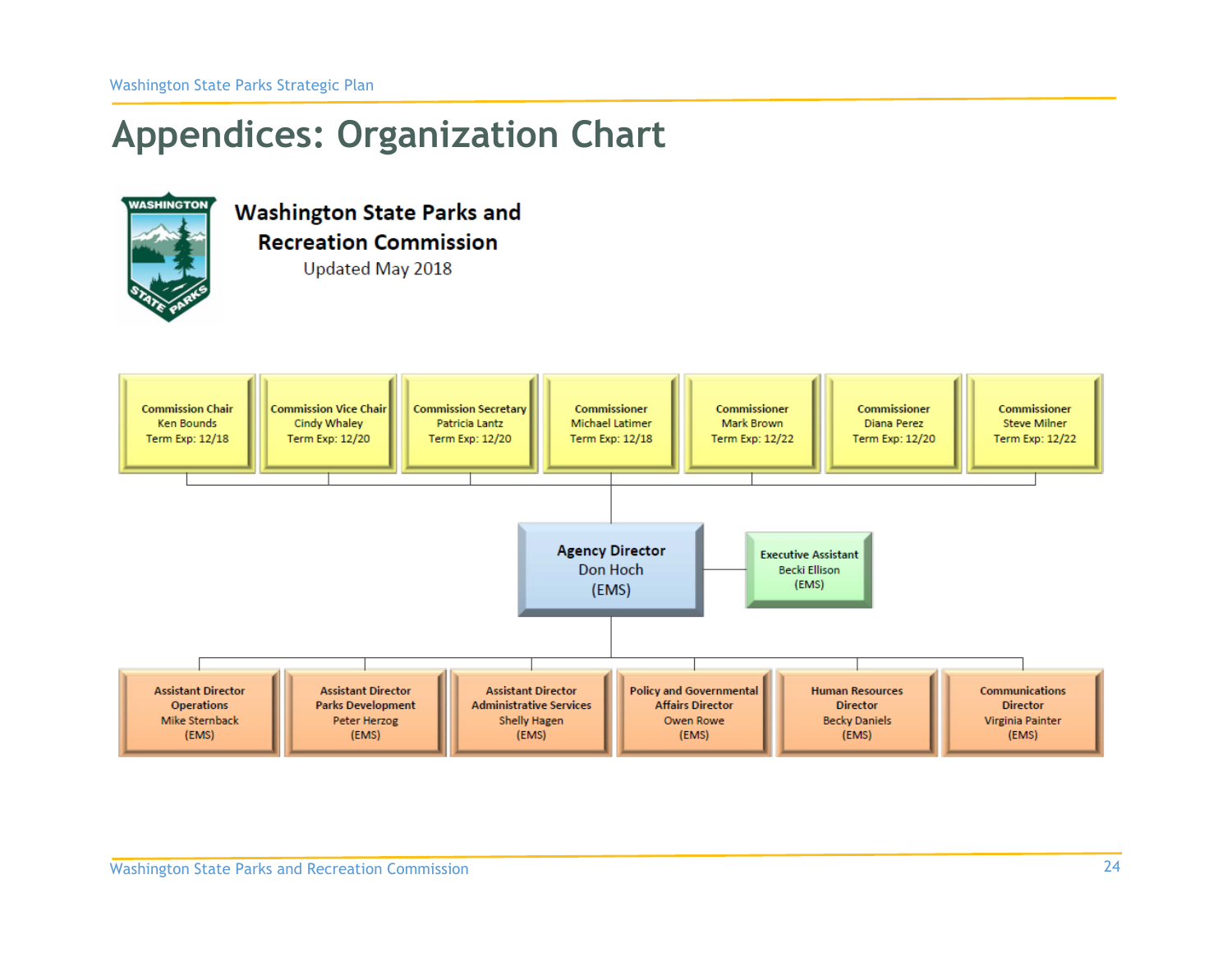# **Appendices: State Parks System Statistics**

#### **General**

- 124 developed parks; includes 19 marine parks, 11 historical parks, and 35 heritage sites
- 123,000 leased and owned upland acres
- A state park or trail in nearly every county
- About 35 million visits per year
- 94 percent of visits are for day-use

#### **Buildings and Structures**

- 2,800 buildings State Parks owns more than one-fourth of all buildings owned by the State
- 770 officially listed historic structures including military forts, homesteads, ranch buildings, lighthouses and a seminary complex, more than any other state agency

#### **Roads and Infrastructure**

- More than 300 miles of roads
- 140 watercraft launches
- More than 40 miles of buried water and irrigation pipeline
- 80 reservoirs
- More than 150 wells
- Hundreds of sewer and septic systems ranging from simple vault toilets to state-of-the-art sewage treatment facilities including membrane bio-reactors and vibratory emulsion systems
- Hundreds of water control systems including 178 culvert crossings, seven dams, one fish way, and five water diversions of fish bearing streams
- Miles of overhead and underground electrical utilities

#### **Natural Resources**

- 19,800 acres of wetlands
- 2.1 million lineal feet of riparian habitat
- 15,800 acres of significant habitat supporting rare plants, animals or both
- 4,800 acres of natural area preserves
- More than 13,000 acres of natural forest areas
- More than 10% of parklands contain rare plant and/or animal species
- More than 80,000 acres of forested lands
- More than 60 miles of ocean beaches in the seashore conservation areas
- More than 40 percent of park landscapes contain plants and vegetative communities classified at moderate or greater risk of extirpation within our state or globally

#### **Recreation and Services**

- 77 parks with campgrounds
- 13 interpretive centers
- 40 concessionaires
- 29 designated swimming areas
- 158 mooring buoys in 24 state parks
- Over 40 parks with boat launch facilities
- 500 miles of long-distance trails